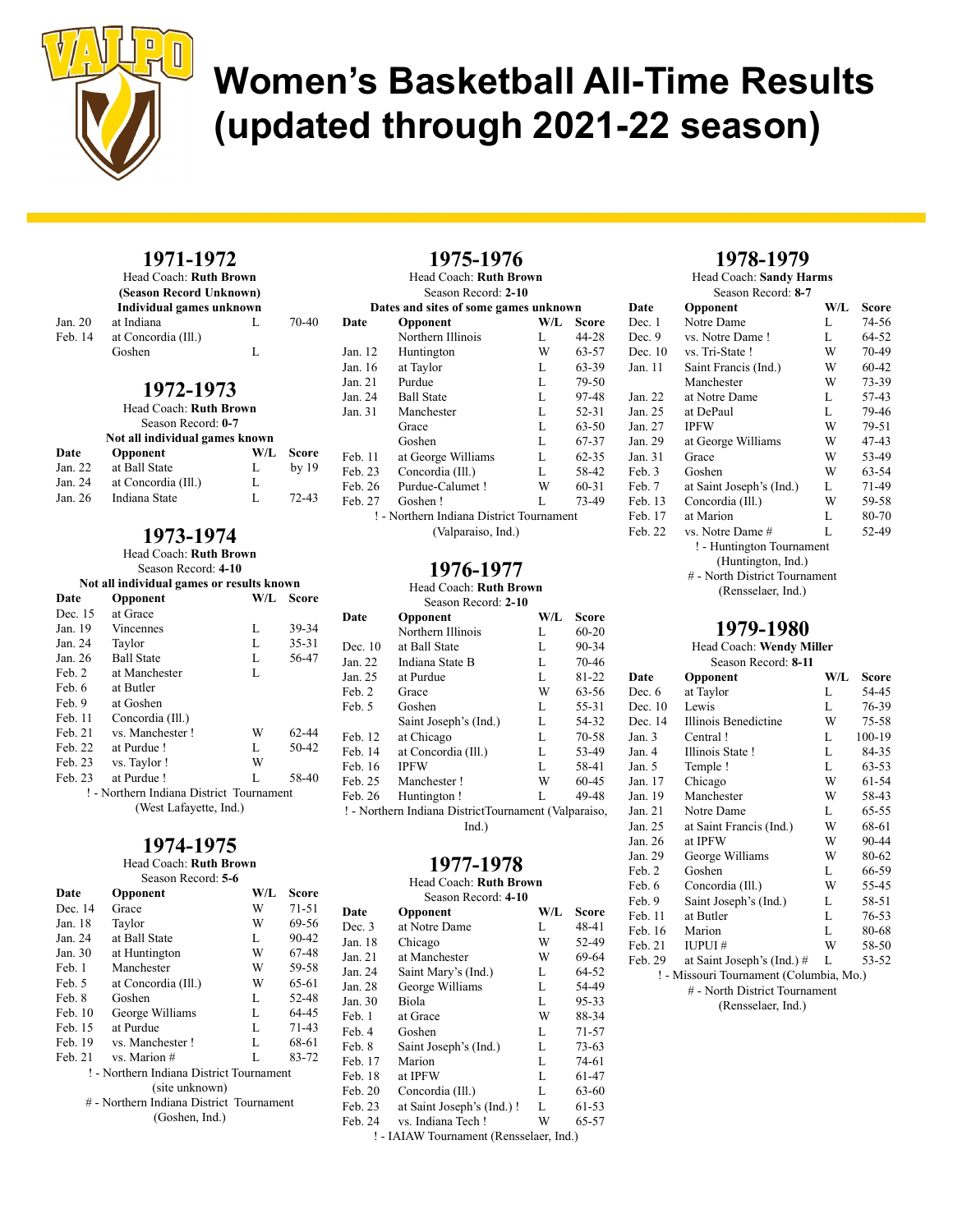

## 1980-1981

Head Coach: Sandy Harms Season Record: 8-13

| Date      | Opponent                                                 | W/L | <b>Score</b> | D  |
|-----------|----------------------------------------------------------|-----|--------------|----|
| Dec. 3    | at Saint Mary's (Ind.)                                   | L   | 65-57        | N  |
| Dec. 4    | UIC                                                      | L   | 70-64        | D  |
| Dec. $10$ | at Lewis                                                 | L   | $77 - 51$    | D  |
| Dec. 13   | vs. Grace !                                              | W   | 55-51        | D  |
| Dec. 13   | vs. Manchester !                                         | L   | 74-64        | Ja |
| Jan. 8    | Taylor                                                   | W   | 78-67        | Ja |
| Jan. 10   | Huntington                                               | W   | 68-67        | Ja |
| Jan. 13   | at Illinois Benedictine                                  | L   | 74-73        | Ja |
| Jan. 15   | Chicago                                                  | W   | 71-47        | Ja |
| Jan. 19   | <b>IPFW</b>                                              | W   | 70-54        | Ja |
| Jan. 22   | at Notre Dame                                            | L   | 57-48        | F٥ |
| Jan. 27   | Saint Francis (Ind.)                                     | W   | 69-46        | F٥ |
| Jan. 30   | Indiana Tech                                             | L   | 78-77        | F٥ |
| Jan. 31   | Goshen                                                   | W   | 57-37        | F٥ |
| Feb. 4    | at Concordia (Ill.)                                      | W   | $72 - 68$    | F٥ |
| Feb. 9    | at Saint Joseph's (Ind.)                                 | L   | 88-64        | F٥ |
| Feb. 14   | Indiana State.-Evansville                                | L   | 67-58        | F٥ |
| Feb. 17   | <b>Grand Valley State</b>                                | L   | 65-61        | F٥ |
| Feb. 21   | at Marion                                                | L   | 67-58        | F٥ |
| Feb. 24   | Butler                                                   | L   | 86-64        | F٥ |
| Feb. 27   | Butler#                                                  | L   | 81-60        | F٥ |
|           | $\blacksquare$ Uuntington Invitational (Uuntington Ind.) |     |              | Е. |

! - Huntington Invitational (Huntington, Ind.) # - IAIAW District Tournament (Valparaiso, Ind.)

## 1981-1982

#### Head Coach: Sandy Harms Season Record: 7-15

| Date      | Opponent                     | W/L | <b>Score</b> | Dat  |
|-----------|------------------------------|-----|--------------|------|
| Dec. 1    | at Butler                    | L   | 91-36        | Dec  |
| Dec. 4    | at Evansville                | L   | 98-57        | Dec  |
| Dec. $5$  | at Indiana St.-Evansville    | L   | 84-70        | Dec  |
| Dec. 8    | Lewis                        | W   | 88-54        | Dec  |
| Dec. $10$ | Saint Mary's (Ind.)          | W   | 66-58        | Jan. |
| Jan. 14   | DePauw                       | W   | 74-63        | Jan. |
| Jan. 19   | at Manchester                | W   | $62 - 61$    | Jan. |
| Jan. 21   | Notre Dame                   | L   | 84-27        | Jan. |
| Jan. 26   | at Chicago                   | W   | 64-60        | Jan. |
| Jan. 27   | at UIC                       | L   | $72 - 41$    | Jan. |
| Jan. 28   | Saint Joseph's (Ind.)        | L   | 65-61        | Jan. |
| Jan. 31   | at Goshen                    | W   | $62 - 60$    | Jan. |
| Feb. 2    | <b>Grand Valley State</b>    | L   | 87-49        | Feb  |
| Feb. 4    | Concordia                    | L   | 73-56        | Feb  |
| Feb. 6    | at Taylor                    | L   | 85-74        | Feb  |
| Feb. 9    | Northeastern Illinois        | W   | 66-64        | Feb  |
| Feb.10    | Marion                       | L   | 82-75        | Feb  |
| Feb. 11   | at IPFW                      | L   | 66-63        | Feb  |
| Feb. 16   | Purdue-Calumet               | L   | 73-57        | Feb  |
| Feb. 18   | at Indiana Tech              | L   | 92-61        | Feb  |
| Feb. 20   | Marion                       | L   | 74-59        | Feb  |
|           | <b>IAIAW</b> Tourney         | L   |              | Feb  |
|           | (opponent and score unknown) |     |              | Feb  |
|           |                              |     |              |      |

## 1982-1983

| Head Coach: Sandy Harms<br>Season Record: 13-10 |                                           |     |           |  |
|-------------------------------------------------|-------------------------------------------|-----|-----------|--|
| Date                                            | Opponent                                  | W/L | Score     |  |
| Nov. 30                                         | Butler                                    | L   | 79-62     |  |
| Dec. 7                                          | at Lewis                                  | L   | 89-57     |  |
| Dec. 9                                          | at Northeastern Illinois                  | W   | 72-66     |  |
| Dec. 11                                         | at Concordia                              | W   | 79-64     |  |
| Jan. 12                                         | <b>Bradley</b>                            | L   | 92-74     |  |
| Jan. 15                                         | DePauw                                    | W   | 76-43     |  |
| Jan. 21                                         | Evansville                                | L   | 84-69     |  |
| Jan. 25                                         | at St. Francis (Ind.)                     | W   | 68-52     |  |
| Jan. 27                                         | at Purdue-Calumet                         | L   | 68-63     |  |
| Jan. 29                                         | Goshen                                    | W   | 75-69     |  |
| Feb. 4                                          | at Milwaukee                              | L   | $73 - 54$ |  |
| Feb. 5                                          | Taylor                                    | W   | 80-57     |  |
| Feb. 7                                          | at Saint Mary's (Ind.)                    | W   | 66-54     |  |
| Feb. 9                                          | at Marian (Ind.)                          | W   | 83-62     |  |
| Feb. 12                                         | <b>IPFW</b>                               | W   | 79-64     |  |
| Feb. 14                                         | Huntington                                | W   | 76-59     |  |
| Feb. 16                                         | Indiana Tech                              | L   | 64-57     |  |
| Feb. 18                                         | vs. North Central!                        | L   | 87-78     |  |
| Feb. 19                                         | vs. Northern Michigan!                    | L   | 88-74     |  |
| Feb. 19                                         | at Carthage !                             | W   | 82-64     |  |
| Feb. 22                                         | at Grand Valley State                     | L   | 78-67     |  |
| Feb. 24                                         | at Chicago                                | W   | 63-61     |  |
| Feb. 26                                         | at Saint Joseph's (Ind.)                  | W   | 69-56     |  |
|                                                 | ! - Carthage Invitational (Kenosha, Wis.) |     |           |  |

#### 1983-1984 Head Coach: Dick Briars

## Season Record: 12-11

| Score     | Date      | Opponent                    | W/L            | <b>Score</b> |
|-----------|-----------|-----------------------------|----------------|--------------|
| 91-36     | Dec. 3    | vs. Hillsdale!              | W              | $71-67$      |
| 98-57     | Dec. 3    | at Manchester!              | L              | 73-48        |
| 84-70     | Dec. 5    | at Butler                   | W              | 49-35        |
| 88-54     | Dec. 8    | Saint Francis (Ind.)        | W              | 67-53        |
| 66-58     | Jan. 9    | at Bradley                  | L              | 89-51        |
| 74-63     | Jan. 11   | Chicago                     | W              | 71-59        |
| $62 - 61$ | Jan. 14   | at DePauw                   | W              | 61-51        |
| 84-27     | Jan. 17   | Purdue-Calumet              | W              | 51-40        |
| 64-60     | Jan. 19   | at IPFW                     | L              | 79-64        |
| $72 - 41$ | Jan. $21$ | Milwaukee                   | L              | 66-44        |
| 65-61     | Jan. 24   | Lewis                       | L              | $60 - 45$    |
| $62 - 60$ | Jan. 28   | at Goshen                   | W              | $62 - 59$    |
| 87-49     | Feb. 4    | at Taylor                   | W              | 67-65        |
| 73-56     | Feb. 8    | at Indiana Tech             | L              | 69-62        |
| 85-74     | Feb. 10   | Marian (Ind.)               | L              | 80-70        |
| 66-64     | Feb. 14   | Saint Mary's (Ind.)         | W              | 66-48        |
| 82-75     | Feb. 17   | vs. Northern Michigan #     | L              | 69-60        |
| 66-63     | Feb. 18   | $vs.$ Lewis $#$             | L              | 72-61        |
| 73-57     | Feb. 18   | at Carthage #               | W              | 71-64        |
| 92-61     | Feb. 21   | Concordia (Ill.)            | $W(\text{ot})$ | $67 - 63$    |
| 74-59     | Feb. 23   | at Huntington               | L              | 93-77        |
|           | Feb. 25   | at IUPUI                    | W              | 70-67        |
|           | Feb. 29   | Saint Joseph's (Ind.)       | $L(\sigma t)$  | 79-77        |
|           |           | ! - Manchester Invitational |                |              |
|           |           |                             |                |              |

(North Manchester, Ind.)

# - Carthage Invitational (Kenosha, Wis.)

### 1984-1985

Head Coach: Dick Briars

| Season Record: 11-12 |                          |     |           |  |
|----------------------|--------------------------|-----|-----------|--|
| Date                 | Opponent                 | W/L | Score     |  |
| Nov. 27              | <b>Bradley</b>           | L   | 85-57     |  |
| Dec. 1               | at Michigan-Dearborn     | L   | 67-62     |  |
| Dec. 4               | Lewis                    | L   | 78-68     |  |
| Dec. $6$             | Indiana Tech             | W   | $72 - 62$ |  |
| Dec. 8               | at Butler                | L   | 75-68     |  |
| Dec. 15              | vs. Grace !              | W   | 69-56     |  |
| Dec. 15              | at Manchester!           | W   | 59-58     |  |
| Jan. 12              | DePauw                   | W   | 91-62     |  |
| Jan. 15              | Northeastern Illinois    | L   | 67-50     |  |
| Jan. 17              | at Marian (Ind.)         | L   | 71-61     |  |
| Jan. 22              | at Lewis                 | L   | 69-49     |  |
| Jan. 29              | Saint Joseph's (Ind.)    | W   | 79-65     |  |
| Feb. 2               | Taylor                   | W   | 68-58     |  |
| Feb. 8               | vs. Clarke #             | W   | 75-59     |  |
| Feb. 9               | at Carthage #            | L   | $77 - 67$ |  |
| Feb. 9               | vs. Wisconsin-Stout #    | W   | $71 - 55$ |  |
| Feb. 15              | at Purdue-Calumet        | L   | 63-59     |  |
| Feb. 19              | at Concordia             | W   | 54-41     |  |
| Feb. 20              | at Saint Mary's (Ind.)   | W   | 63-50     |  |
| Feb. 21              | Goshen                   | W   | $73 - 56$ |  |
| Feb. 23              | at UIC                   | L   | 74-64     |  |
| Feb. 26              | Butler                   | L   | 86-51     |  |
| Feb 28               | at Saint Iosenh's (Ind.) | T   | 87-78     |  |

aint Joseph's (Ind.)

! - Spartan Classic (North Manchester, Ind.) # - Lady Redman Invitational (Kenosha, Wis.)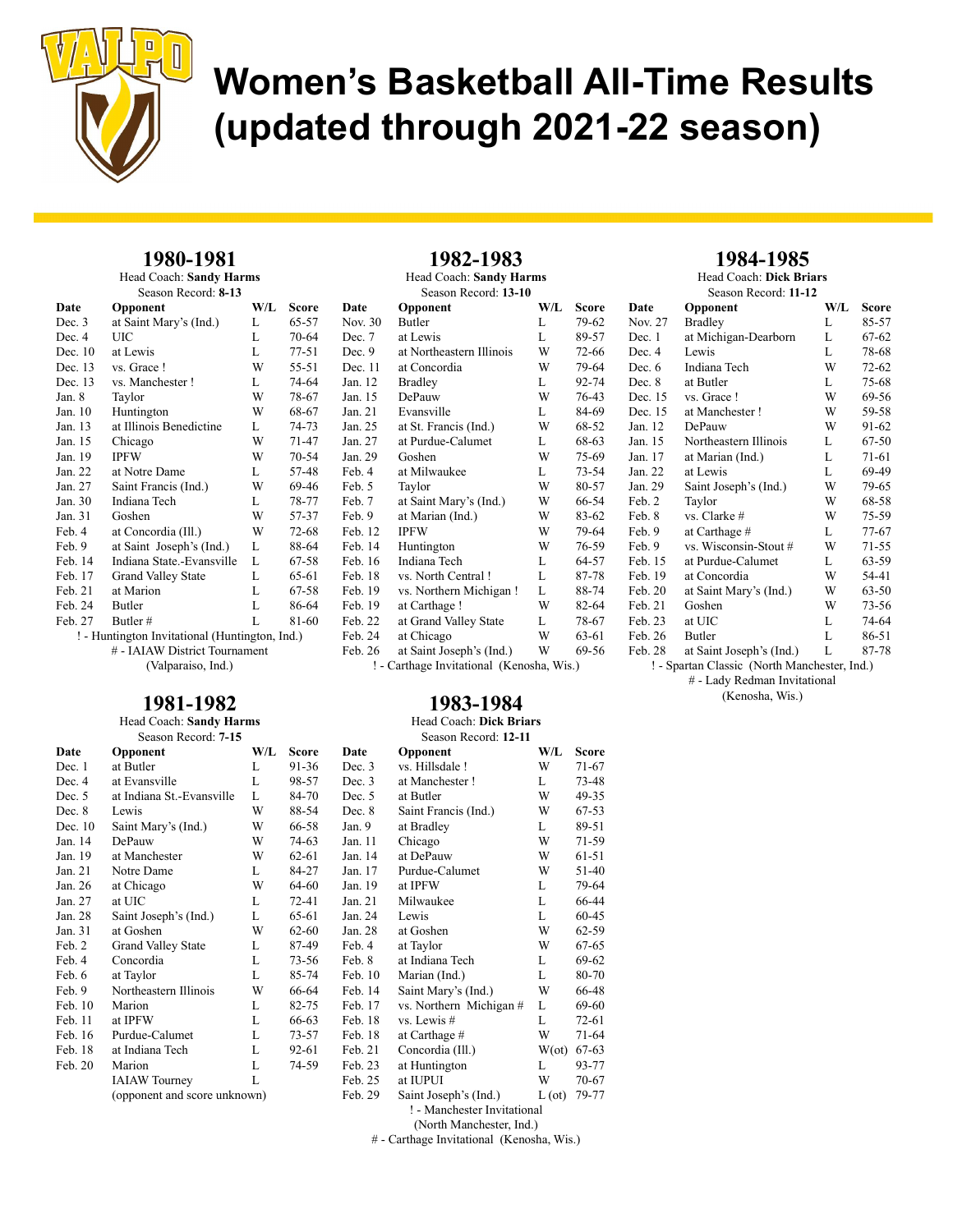

#### 1985-1986 Head Coach: Dick Briars

Season Record: 13-13

| Date     | Opponent                                       | W/L | Score     | Date                |
|----------|------------------------------------------------|-----|-----------|---------------------|
| Nov. 22  | Manchester                                     | W   | 56-34     | Nov. $2$            |
| Dec. 1   | Michigan-Dearborn                              | W   | 61-60     | Dec. 2              |
| Dec. 3   | at Lewis                                       | L   | 85-54     | Dec. 5              |
| Dec. $6$ | vs. Southern Indiana!                          | L   | 70-63     | Dec. $6$            |
| Dec. 7   | vs. Saint Louis!                               | L   | 71-46     | Dec.9               |
| Dec. 10  | at Saint Joseph's (Ind.)                       | L   | 91-82     | Dec.1               |
| Dec. 14  | at DePaul                                      | L   | 91-44     | Dec. 1.             |
| Dec. 27  | vs. Olivet #                                   | W   | 77-53     | Jan. 2              |
| Dec. 28  | vs. Alma #                                     | L   | 73-61     | Jan. $3$            |
| Jan. 11  | Marian (Ind.)                                  | W   | 79-65     | Jan. 8              |
| Jan. 16  | at Huntington                                  | L   | 76-74     | Jan. 13             |
| Jan. 18  | at Indiana Tech                                | L   | 50-42     | Jan. 17             |
| Jan. 21  | Lewis                                          | L   | 61-56     | Jan. 20             |
| Jan. 25  | Franklin                                       | W   | 68-64     | Jan. 22             |
| Jan. 28  | Saint Joseph's (Ind.)                          | W   | 64-54     | Jan. 24             |
| Jan. 30  | Purdue-Calumet                                 | W   | 71-69     | Jan. 27             |
| Feb. 1   | at Taylor                                      | W   | 71-67     | Jan. 31             |
| Feb. 7   | vs. Lakeland \$                                | W   | 95-64     | Feb. 3              |
| Feb. 8   | at Carthage \$                                 | W   | 86-71     | Feb. 7              |
| Feb. 8   | vs. Clarke \$                                  | W   | 89-51     | Feb. 12             |
| Feb. 10  | Saint Mary's (Ind.)                            | W   | 75-57     | Feb. 13             |
| Feb. 12  | Butler                                         | L   | 70-68     | Feb. 1 <sup>'</sup> |
| Feb. 17  | <b>UIC</b>                                     | L   | $60 - 58$ | Feb. $19$           |
| Feb. 20  | at Bradley                                     | L   | 86-60     | Feb. $2$            |
| Feb. 22  | at Marquette                                   | L   | 73-70     | Feb. 23             |
| Feb. 27  | Concordia (Ill.)                               | W   | 71-57     |                     |
|          | ! - Evansville Invitational (Evansville, Ind.) |     |           |                     |

Head Coach: Dick Briars Season Record: 6-19 **Opponent W/L Score**<br>Carthage W 67-61 Physical Carthage W 67-61 Lewis  $L = 70-67$ at Indiana State ! L 86-59<br>vs. Ball State ! L 66-48 vs. Ball State ! L Green Bay L 97-65 1 Saint Joseph's (Ind.) L 76-63 3 DePaul L 78-46 vs. Purdue-Calumet L 62-50<br>vs. Indiana-Southeast W 72-52 vs. Indiana-Southeast W 72-52<br>Northeastern Illinois W 73-41 Northeastern Illinois Indiana Tech L 69-63 Huntington L 62-59 at Lewis L 74-67 at Purdue-Calumet L 70-57<br>at Milwaukee L 84-55 at Milwaukee L 84-55<br>at Saint Joseph's (Ind.) L 88-69 at Saint Joseph's (Ind.) L Taylor W 76-52 Saint Francis (Ill.)  $L (ot)$  71-66 Wisconsin-Parkside W 71-60<br>at Butler L 73-63 2 at Butler L at Marian (Ind.)  $L = 68-59$ Chicago W 67-54<br>at Concordia (III.) L 69-67 9 at Concordia (Ill.) L 69-67<br>1 Marquette L 67-53 Marquette at UIC L 77-51 ! - Sycamore Classic (Terre Haute, Ind.) # - Franklin Tournament (Franklin, Ind.)

1986-1987

### 1987-1988

Head Coach: Dave Wolter Season Record: 7-20

| North Star: 0-10 (6th/6) |                         |     |           |  |
|--------------------------|-------------------------|-----|-----------|--|
| Date                     | Opponent                | W/L | Score     |  |
| Dec. 2                   | <b>Butler</b>           | L   | 80-50     |  |
| Dec. 4                   | at Canisius!            | W   | 78-73     |  |
| Dec. 5                   | vs. Kent State!         | L   | 84-71     |  |
| Dec. 8                   | at Saint Francis (Ill.) | W   | 88-74     |  |
| Dec. 12                  | at Western Michigan     | L   | 80-60     |  |
| Dec. 19                  | at Notre Dame*          | L   | 93-60     |  |
| Jan. 5                   | at Indiana Tech         | L   | $77 - 55$ |  |
| Jan. 9                   | at Dayton *             | L   | 79-59     |  |
| Jan. 11                  | at Xavier (Ohio)        | L   | 74-54     |  |
| Jan. 16                  | at Marquette *          | L   | 64-61     |  |
| Jan. 19                  | Green Bay               | L   | 75-47     |  |
| Jan. 21                  | Chicago State           | W   | 74-45     |  |
| Jan. 24                  | at DePaul *             | L   | 95-65     |  |
| Jan. 26                  | at Eastern Illinois     | L   | 75-48     |  |
| Jan. 30                  | Marquette *             | L   | 79-75     |  |
| Feb. 2                   | at Northern Illinois *  | L   | 93-73     |  |
| Feb. 6                   | at Green Bay            | L   | 65-52     |  |
| Feb. 9                   | <b>Indiana State</b>    | L   | 77-68     |  |
| Feb. 13                  | Evansville              | L   | 85-75     |  |
| Feb. 15                  | Dayton <sup>*</sup>     | L   | 57-55     |  |
| Feb. 17                  | at Chicago State        | W   | 97-56     |  |
| Feb. 18                  | at UIC                  | W   | 86-74     |  |
| Feb. 23                  | DePaul *                | L   | 92-64     |  |
| Feb. 25                  | Notre Dame*             | L   | 91-56     |  |
| Feb. 27                  | Marian (Ind.)           | W   | 81-74     |  |
| Feb. 29                  | UІС                     | W   | 79-69     |  |
| March 3                  | Northern Illinois *     | L   | 112-84    |  |

# - Optimist Classic (Marshall, Mich.) \$ - Lady Redmen Classic (Kensosha, Wis.)

\* - North Star Confernce Game

! - Canisius Tournament (Buffalo, N.Y.)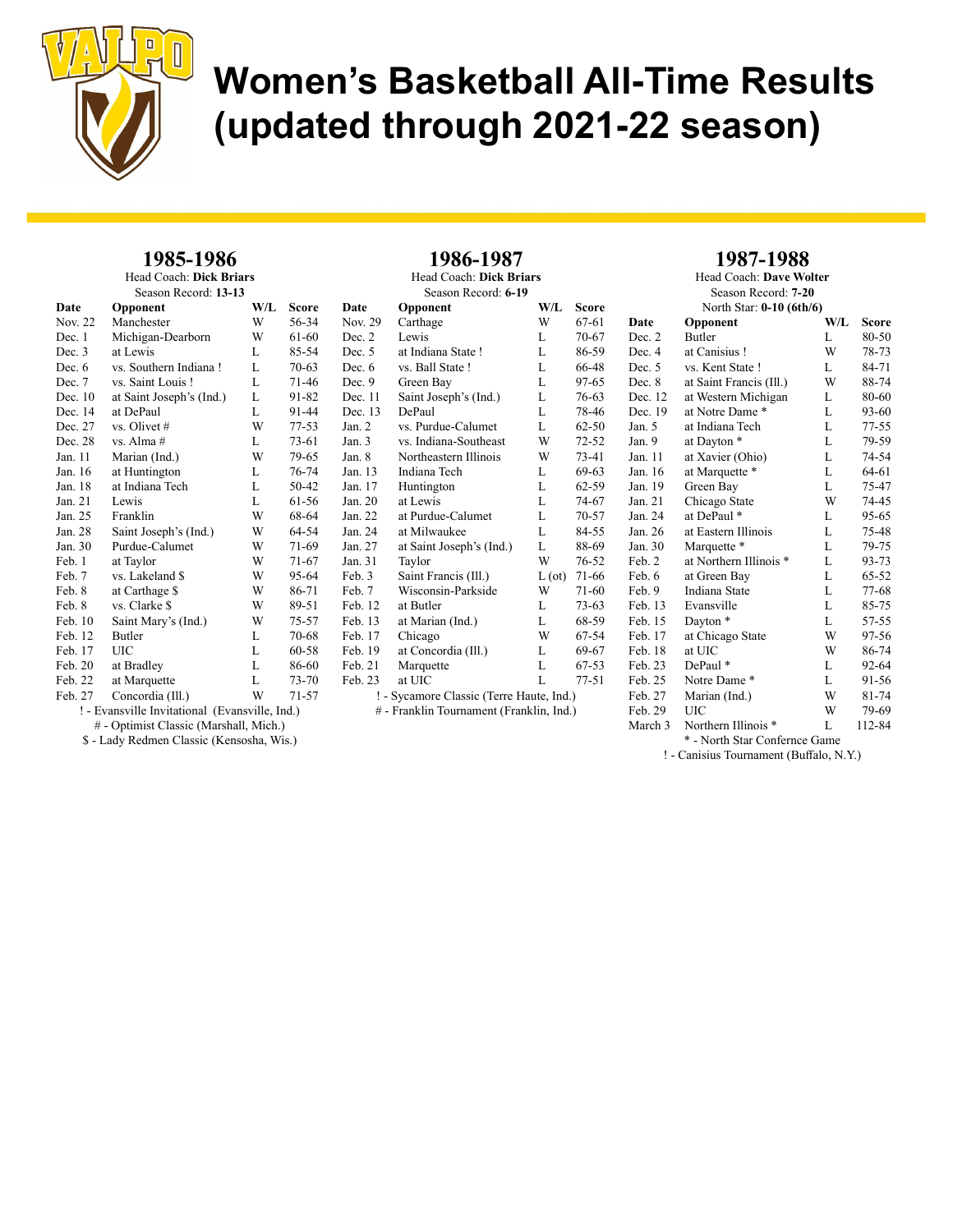

#### 1988-1989 Head Coach: Dave Wolter

| Season Record: 6-22        |                                  |     |           |     |
|----------------------------|----------------------------------|-----|-----------|-----|
| North Star: 3-11 (t-6th/8) |                                  |     |           |     |
| Date                       | Opponent                         | W/L | Score     | Dа  |
| Nov. 25                    | at Chicago State                 | W   | 90-68     | No  |
| Nov. 28                    | Pepperdine                       | L   | 82-68     | No  |
| Dec. 2                     | vs. Mount Saint Mary's !         | L   | 97-92     | No  |
| Dec. 3                     | vs. Robert Morris (Pa.) !        | W   | 86-72     | De  |
| Dec. 9                     | at Western Illinois #            | L   | 94-89     | De  |
| Dec. 10                    | vs. Eastern Michigan #           | L   | 78-60     | De  |
| Dec. 13                    | at Wisconsin                     | L   | 79-52     | Jar |
| Jan. 4                     | at Saint Louis                   | L   | 54-51     | Jar |
| Jan. 7                     | Xavier (Ohio)                    | L   | 78-60     | Jar |
| Jan. $9$                   | at Butler                        | L   | 70-58     | Jar |
| Jan. 13                    | at Cleveland State *             | W   | 57-54     | Jar |
| Jan. 15                    | at Akron <sup>*</sup>            | L   | 60-47     | Jar |
| Jan. 18                    | UIC*                             | W   | 65-60     | Jar |
| Jan. 21                    | DePaul*                          | L   | 100-64    | Jar |
| Jan. 23                    | Chicago State                    | W   | $73 - 54$ | Jar |
| Jan. 26                    | at Northern Illinois *           | L   | 103-65    | Jar |
| Jan. 28                    | Western Michigan                 | L   | 75-60     | Fel |
| Feb. 2                     | at Marquette *                   | L   | 70-57     | Fel |
| Feb. 4                     | at Green Bay *                   | L   | $70 - 53$ | Fel |
| Feb.10                     | Cleveland State *                | W   | 61-56     | Fel |
| Feb. 12                    | Akron*                           | L   | $70 - 52$ | Fel |
| Feb. 14                    | at DePaul*                       | L   | 82-44     | Fel |
| Feb. 18                    | at UIC*                          | L   | 63-56     | Fel |
| Feb. 20                    | Detroit                          | L   | 80-72     | Fel |
| Feb. 23                    | Northern Illinois *              | L   | 108-64    | Fel |
| March 1                    | Green Bay *                      | L   | 67-40     | Ma  |
| March 3                    | Marquette *                      | L   | 81-72     | Mε  |
| March 9                    | at DePaul \$                     | L   | 90-54     | Mε  |
|                            | * - North Star Conference Game   |     |           | Ma  |
|                            | ! - Saint Bonaventure Tournament |     |           |     |
|                            | (Saint Bonaventure, N.Y.)        |     |           |     |
|                            | # - Western Illinois Tournament  |     |           |     |
|                            |                                  |     |           |     |

(Macomb, Ill.)

\$ - North Star Conference Tournament

(Chicago, Ill.)

| 1989-1990 |
|-----------|
|-----------|

| Head Coach: Dave Wolter                    |                                      |     |           |  |  |
|--------------------------------------------|--------------------------------------|-----|-----------|--|--|
|                                            | Season Record: 12-17                 |     |           |  |  |
|                                            | North Star: 5-7 (4th/7)              |     |           |  |  |
| Date                                       | Opponent                             | W/L | Score     |  |  |
| Nov. 24                                    | at Indiana!                          | L   | 90-59     |  |  |
| Nov. 25                                    | vs. Alabama-Birmingham! L            |     | 84-53     |  |  |
| <b>Nov. 28</b>                             | Butler                               | L   | $72 - 63$ |  |  |
| Dec. 4                                     | Chicago State                        | W   | 101-60    |  |  |
| Dec. 8                                     | Evansville                           | W   | 85-67     |  |  |
| Dec. 12                                    | <b>Ball State</b>                    | L   | 85-43     |  |  |
| Jan. 4                                     | at Loyola Marymount                  | L   | 86-48     |  |  |
| Jan. 6                                     | at Pepperdine                        | L   | 107-84    |  |  |
| Jan. 11                                    | Cleveland State *                    | L   | 86-75     |  |  |
| Jan. 13                                    | Akron <sup>*</sup>                   | L   | 82-74     |  |  |
| Jan. 17                                    | at UIC*                              | W   | 75-59     |  |  |
| Jan. 20                                    | at Western Michigan                  | L   | $92 - 83$ |  |  |
| Jan. 22                                    | Northern Illinois *                  | L   | 110-94    |  |  |
| Jan. 25                                    | at Detroit                           | W   | 71-69     |  |  |
| Jan. 28                                    | at Bowling Green                     | L   | 91-79     |  |  |
| Jan. 31                                    | Green Bay *                          | L   | $62 - 60$ |  |  |
| Feb. 2                                     | St. Louis                            | W   | $85 - 62$ |  |  |
| Feb. 5                                     | Wright State                         | W   | 85-76     |  |  |
| Feb. 9                                     | at Cleveland State *                 | W   | 80-74     |  |  |
| Feb. 11                                    | at Akron <sup>*</sup>                | W   | 76-67     |  |  |
| Feb. 17                                    | at DePaul *                          | L   | 102-65    |  |  |
| Feb. 18                                    | $UL^*$                               | W   | 77-70     |  |  |
| Feb. 20                                    | at Northern Illinois *               | L   | 122-86    |  |  |
| Feb. 23                                    | DePaul*                              | L   | 109-90    |  |  |
| Feb. 27                                    | at Green Bay *                       | W   | 77-60     |  |  |
| March 2                                    | at Chicago State                     | W   | 93-74     |  |  |
| March 5                                    | at Xavier (Ohio)                     | L   | 92-73     |  |  |
| March 8                                    | vs. Akron #                          | W   | 81-80     |  |  |
| March 9                                    | at Northern Illinois #               | L   | 102-79    |  |  |
|                                            | * - North Star Conference Game       |     |           |  |  |
| ! - Indiana Tournament (Bloomington, Ind.) |                                      |     |           |  |  |
|                                            | # - North Star Conference Tournament |     |           |  |  |
|                                            | (DeKalb, Ill.)                       |     |           |  |  |
|                                            |                                      |     |           |  |  |

#### 1990-1991

Head Coach: Dave Wolter Season Record: 16-14 North Star: 6-8 (t-4th/8) Date Opponent W/L Score Nov. 23 vs. Duquesne ! L 116-94 Nov. 24 vs. Kent State ! W 122-112<br>Nov. 28 at Ball State W 89-81 at Ball State Dec. 1 Xavier (Ohio) L 97-91 Dec. 4 at Butler L 109-98 Dec. 9 at Northeastern Illinois W 103-77 Dec. 12 Western Michigan W 92-85<br>Dec. 15 Chicago State W 105-87 Dec. 15 Chicago State W Jan. 3 at Saint Louis W 92-59 Jan. 5 at Evansville L 88-84 Jan. 7 at Tennessee State L 106-101 Jan. 10 UIC \* W 92-74 Jan. 13 DePaul \* L 96-95<br>
Jan. 17 at Green Bay \* L 99-73 Jan. 17 at Green Bay \* L 99-73<br>Jan. 21 Northern Illinois \* L 95-82 Northern Illinois \* L Jan. 25 at Cleveland State \* W 95-87 Jan. 27 at Akron \* W 94-84 Jan. 31 Wright State \* W 84-69 Feb. 4 Northeastern Illinois W 101-92 Feb. 7 at UIC \* L 75-72 Feb. 10 at DePaul \* L 98-85<br>Feb. 12 at Chicago State W 110-82 Feb. 12 at Chicago State W 110-82<br>Feb. 15 Green Bay \* L 92-68 Green Bay  $*$  L Feb. 18 at Northern Illinois \* L 120-97<br>Feb. 21 Cleveland State \* L 95-86 Cleveland State \* L 95-86 Feb. 23 Akron \* W 110-67 March 2 at Wright State \* W 90-67<br>March 7 vs. UIC # W 81-73 March 7 vs. UIC  $#$  W 81-73 March 8 at Green Bay # W 72-69<br>March 9 vs. DePaul # L 100-85 March 9 vs. DePaul # L 100-85 \* - North Star Conference Game ! - Kentucky Tournament (Lexington, Ky.)

# - North Star Conference Tournament (Green Bay, Wis.)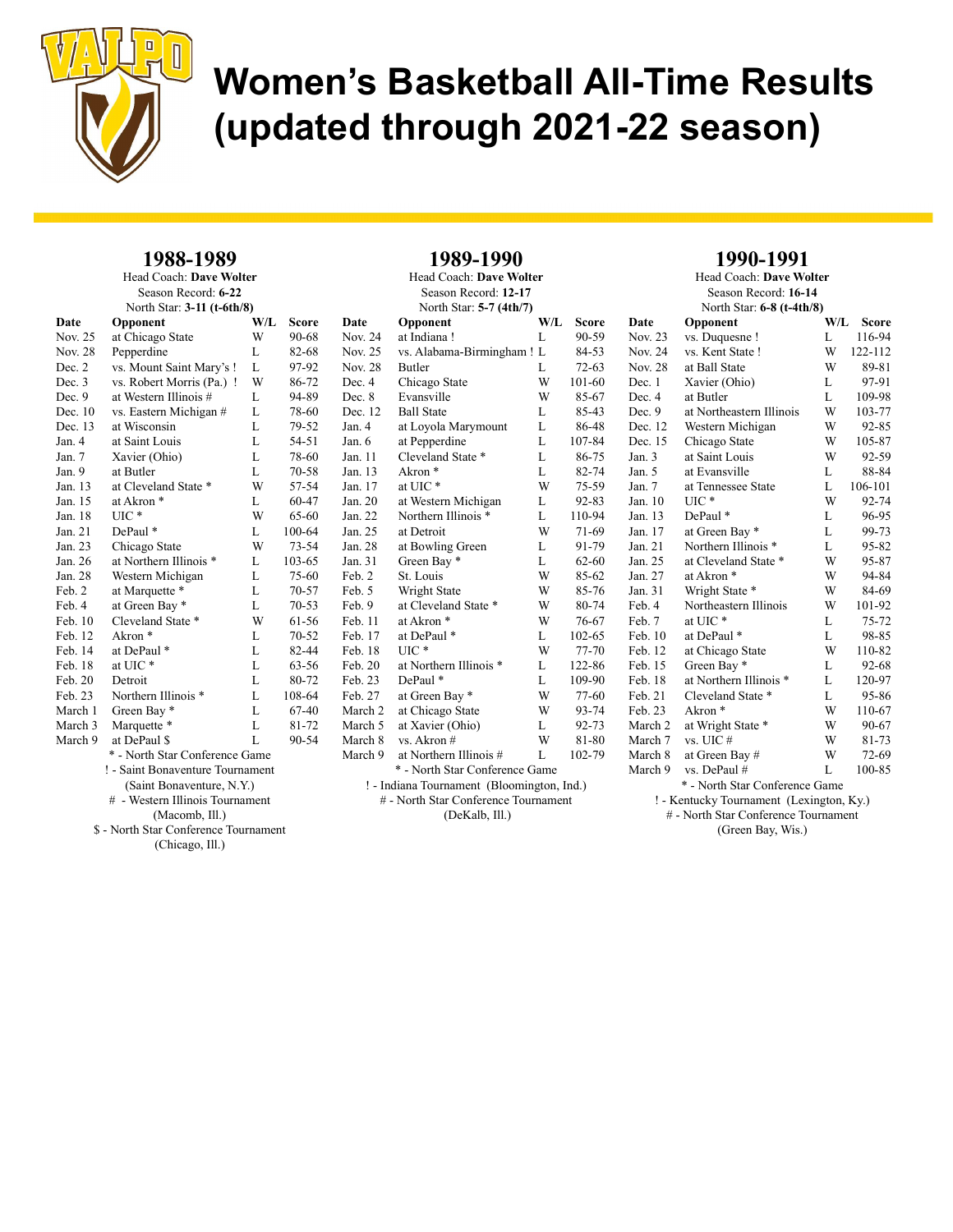

#### 1991-1992 Head Coach: Dave Wolter

| Season Record: 20-9       |                                      |     |              |          |  |
|---------------------------|--------------------------------------|-----|--------------|----------|--|
| North Star: 8-4 (t-2nd/7) |                                      |     |              |          |  |
| Date                      | Opponent                             | W/L | Score        | D        |  |
| Nov. 22                   | at Evansville                        | W   | 81-65        | E        |  |
| Nov. 26                   | at Eastern Michigan                  | L   | 86-81        | $\Gamma$ |  |
| Nov. 30                   | at Northern Iowa                     |     | W (ot) 88-85 | Ľ        |  |
| Dec. 6                    | vs. Eastern Michigan!                | L   | 95-79        | Ľ        |  |
| Dec. 7                    | vs. Northeastern !                   | W   | $71 - 63$    | Ľ        |  |
| Dec. 11                   | at Western Michigan                  | W   | 85-80        | Ľ        |  |
| Dec. 14                   | <b>Austin Peay</b>                   | W   | 81-69        | Ľ        |  |
| Jan.3                     | La Salle                             |     | W (ot) 95-90 | J,       |  |
| Jan. 5                    | <b>Bowling Green</b>                 | L   | 127-99       | $J_i$    |  |
| Jan. 8                    | at UIC*                              | W   | 84-56        | $J_i$    |  |
| Jan. 11                   | at Northeastern Illinois             | W   | 78-70        | $J_i$    |  |
| Jan. 13                   | Saint Louis                          | W   | 99-64        | J,       |  |
| Jan. 15                   | Marquette                            | L   | 115-103      | $J_i$    |  |
| Jan. 18                   | Green Bay *                          | L   | 76-67        | J.       |  |
| Jan. 21                   | at Northern Illinois *               | L   | 102-84       | J.       |  |
| Jan. 24                   | Cleveland State *                    | W   | 123-96       | J        |  |
| Jan. 26                   | Akron <sup>*</sup>                   | W   | 107-77       | J        |  |
| Feb. 1                    | at Wright State *                    | L   | 84-69        | F        |  |
| Feb. 3                    | Chicago State                        | W   | 128-73       | F        |  |
| Feb. 6                    | $UIC*$                               | W   | 75-74        | F        |  |
| Feb. 11                   | Northeastern Illinois                | W   | 85-66        | F        |  |
| Feb. 15                   | at Green Bay *                       | L   | 73-70        | F        |  |
| Feb. 18                   | Northern Illinois *                  | W   | 101-91       | F        |  |
| Feb. 22                   | at Cleveland State *                 | W   | 96-85        | F        |  |
| Feb. 24                   | at Akron*                            | W   | 100-62       | N        |  |
| Feb. 27                   | Wright State *                       | W   | 95-68        | N        |  |
| March 2                   | at Chicago State                     | W   | 91-72        | N        |  |
| March 5                   | vs. Akron #                          | W   | 82-65        |          |  |
| March 6                   | at Northern Illinois #               | L   | 87-72        |          |  |
|                           | * - North Star Conference Game       |     |              |          |  |
|                           | ! - Tennessee Tech Tournament        |     |              |          |  |
|                           | (Cookeville, Tenn.)                  |     |              |          |  |
|                           | # - North Star Conference Tournament |     |              |          |  |
|                           | (DeKalb, Ill.)                       |     |              |          |  |

| Season Record: 15-12        |                                          |     |              |  |
|-----------------------------|------------------------------------------|-----|--------------|--|
| Mid-Continent: 10-6 (4th/9) |                                          |     |              |  |
| Date                        | Opponent                                 | W/L | <b>Score</b> |  |
| Dec. 1                      | Western Michigan                         | L   | 104-91       |  |
| Dec. 4                      | vs. Miami (Ohio)!                        | L   | 81-57        |  |
| Dec. 5                      | vs. Saint Francis (Pa.) !                | W   | 99-89        |  |
| Dec. 12                     | Northern Iowa                            | L   | 82-72        |  |
| Dec. 21                     | Eastern Michigan                         | W   | 106-68       |  |
| Dec. 28                     | at UNLV                                  | L   | 99-67        |  |
| Dec. 30                     | at Northern Arizona                      | W   | 101-79       |  |
| Jan. 2                      | vs. Siena #                              | L   | 105-97       |  |
| Jan. 3                      | vs. Maine #                              | W   | 73-72        |  |
| Jan. 6                      | at Wright State *                        | W   | 70-68        |  |
| Jan. 10                     | at Northern Illinois *                   | L   | 102-85       |  |
| Jan. 16                     | UIC *                                    | W   | 111-84       |  |
| Jan. 21                     | Eastern Illinois *                       | W   | 112-65       |  |
| Jan. 23                     | at Western Illinois *                    | W   | 112-85       |  |
| Jan. 25                     | at Saint Louis                           | W   | 90-61        |  |
| Jan. 29                     | Youngstown State *                       | W   | 107-99       |  |
| Jan. 31                     | Cleveland State *                        | W   | 108-84       |  |
| Feb. 3                      | at Green Bay *                           | L   | 87-69        |  |
| Feb. 9                      | Wright State *                           | W   | 125-87       |  |
| Feb. 13                     | Northern Illinois *                      | L   | 91-80        |  |
| Feb. 17                     | at UIC*                                  | L   | 91-81        |  |
| Feb. 21                     | Green Bay *                              | L   | 86-77        |  |
| Feb. 25                     | at Eastern Illinois *                    | W   | 89-78        |  |
| Feb. 27                     | Western Illinois *                       | W   | 94-73        |  |
| March 5                     | at Youngstown State *                    | L   | 117-106      |  |
| March 7                     | at Cleveland State *                     | W   | 88-81        |  |
| March 11                    | vs. UIC \$                               | L   | 101-100      |  |
|                             | * - Mid-Continent Conference Game        |     |              |  |
|                             | ! - Lady Bonnie Classic                  |     |              |  |
|                             | (Saint Bonaventure, N.Y.)                |     |              |  |
|                             | # - Chippewa Classic                     |     |              |  |
|                             | (Mount Pleasant, Mich.)                  |     |              |  |
|                             | \$ - Mid-Continent Conference Tournament |     |              |  |
|                             | (Green Bay, Wis.)                        |     |              |  |

1992-1993 Head Coach: Dave Wolter

#### 1993-1994

Head Coach: Dave Wolter Season Record: 14-13 Mid-Continent: 10-8 (4th/10) Date Opponent W/L Score Nov. 27 at Austin Peay W 90-70 Dec. 3 vs. UNC-Charlotte ! L 93-88<br>Dec. 4 vs. South Alabama ! W 105-95 vs. South Alabama ! Dec. 6 at Western Michigan L 132-95 Dec. 8 Akron W 81-76 Dec. 18 at Miami (Fla.) L 77-59 Dec. 20 at Florida International L 104-51 Jan. 2 at UIC  $*$  L 91-69 Jan. 6 Western Illinois \* W 102-95 Jan. 9 Northern Illinois \* L 100-79 Jan. 13 at Milwaukee \* L 85-75 Jan. 15 at Green Bay \* L 96-50 Jan. 21 Cleveland State \* W 100-85<br>Jan. 23 Youngstown State \* W 95-80 Jan. 23 Youngstown State \* W 95-80<br>Jan. 27 at Wright State \* W 80-77 at Wright State \* W Jan. 29 at Eastern Illinois \* W 97-86<br>Feb. 5 UIC \* W 87-78 Feb. 5 UIC \* W 87-78 Feb. 10 at Western Illinois \* L 100-69 Feb. 12 at Northern Illinois \* L 101-92 Feb. 17 Milwaukee \* L 96-94 Feb. 19 Green Bay \* W 79-69<br>Feb. 22 Lovola (Chicago) W 88-85 Feb. 22 Loyola (Chicago) W 88-85<br>Feb. 24 at Cleveland State \* W 84-75 at Cleveland State \* Feb. 26 at Youngstown State \* L 84-68<br>March 3 Wright State \* W 86-74 March 3 Wright State \* W March 5 Eastern Illinois \* W 94-82 March 10 vs. UIC  $#$  L 65-62 \* - Mid-Continent Conference Game ! - Michigan State Tournament (East Lansing, Mich.) # - Mid-Continent Conference Tournament (DeKalb, Ill.)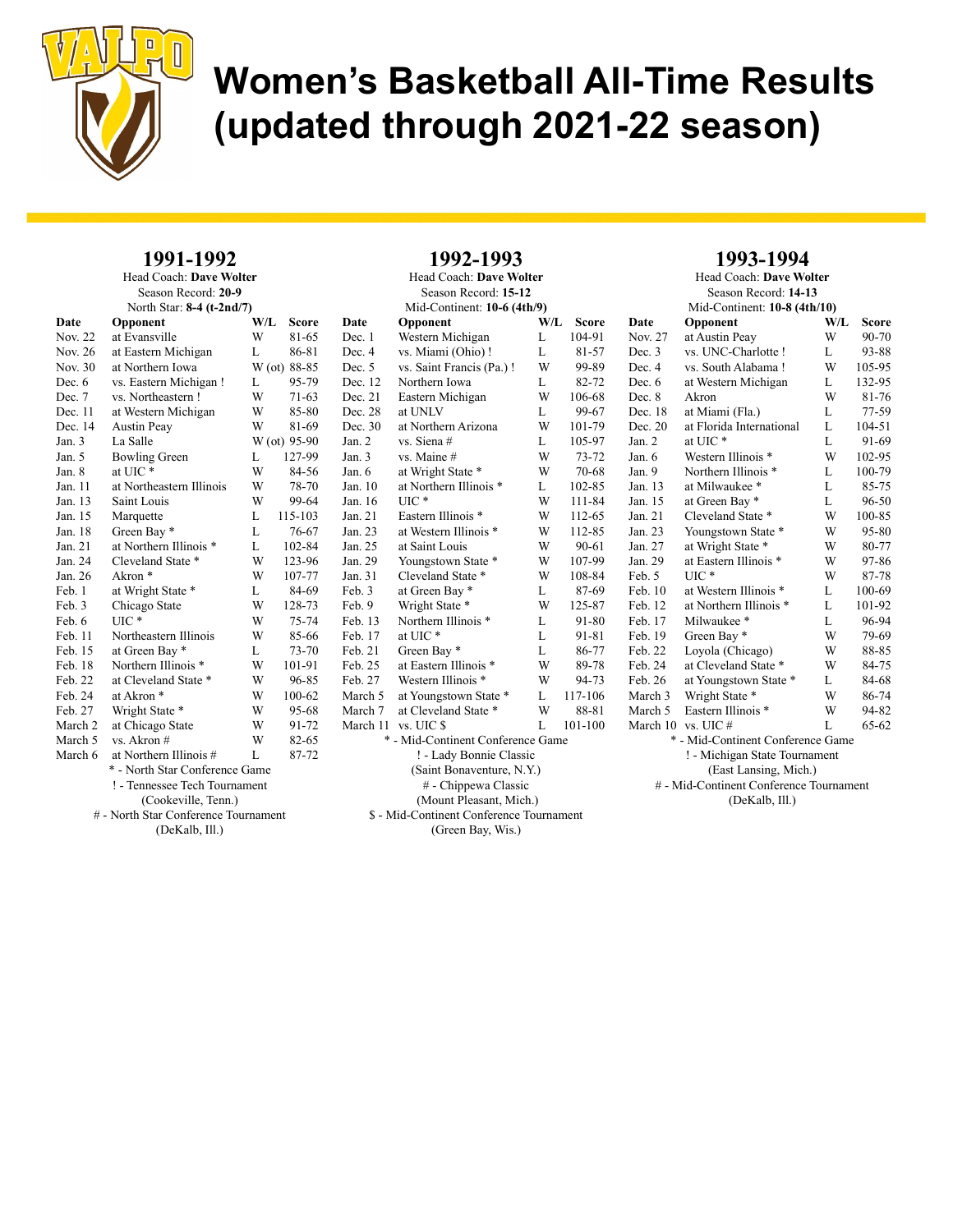

#### 1994-1995 Head Coach: Keith Freeman

| Season Record: 16-11         |                                         |               |           |  |
|------------------------------|-----------------------------------------|---------------|-----------|--|
| Mid-Continent: 12-6 (4th/10) |                                         |               |           |  |
| Date                         | Opponent                                | W/L           | Score     |  |
| Nov. 26                      | vs. South Carolina !                    | L             | 79-53     |  |
| Nov. 27                      | vs. Monmouth!                           | L             | 69-60     |  |
| Dec. 1                       | at Akron                                | L             | 71-68     |  |
| Dec. 4                       | at Drake                                | L.            | 94-59     |  |
| Dec. 6                       | at Loyola (Chicago)                     | W             | 80-75     |  |
| Dec. 20                      | Aurora                                  | W             | 89-63     |  |
| Jan.3                        | at Western Illinois *                   | L             | 67-57     |  |
| Jan. 5                       | at UMKC*                                | W             | 68-53     |  |
| Jan. 7                       | Northeastern Illinois *                 | W             | 93-53     |  |
| Jan. 9                       | Chicago State *                         | W             | 94-54     |  |
| Jan. 12                      | Olivet Nazarene                         | W             | 93-57     |  |
| Jan. 14                      | at Troy State *                         | W             | 81-73     |  |
| Jan. 16                      | at Central Conn. State *                | W             | 67-53     |  |
| Jan. 21                      | Eastern Illinois *                      | L             | 80-72     |  |
| Jan. 28                      | Buffalo <sup>*</sup>                    | L.            | $53 - 50$ |  |
| Jan. 30                      | Youngstown State *                      | L             | 76-75     |  |
| Feb. 4                       | UMKC*                                   | $W(\sigma t)$ | 91-82     |  |
| Feb. 6                       | Western Illinois *                      | W             | 63-59     |  |
| Feb. 11                      | at Chicago State *                      | W             | 69-47     |  |
| Feb. 13                      | at Northeastern Illinois *              | W             | 72-68     |  |
| Feb. 16                      | at Indiana State                        | W             | 69-60     |  |
| Feb. 18                      | Central Connecticut St. <sup>*</sup>    | W             | 81-62     |  |
| Feb. 20                      | Troy State *                            | W             | 95-68     |  |
| Feb. 23                      | at Eastern Illinois *                   | L             | 66-57     |  |
| Feb. 27                      | at Youngstown State *                   | L             | 82-52     |  |
| March 1                      | at Buffalo <sup>*</sup>                 | W             | 87-64     |  |
| March 4                      | Eastern Illinois #                      | L             | 78-73     |  |
|                              | * - Mid-Continent Conference Game       |               |           |  |
|                              | ! - Dial Classic (Minneapolis, Minn.)   |               |           |  |
|                              | # - Mid-Continent Conference Tournament |               |           |  |
| (Valparaiso, Ind.)           |                                         |               |           |  |

| Date                              | Opponent                     | W/L | Score     |  |  |
|-----------------------------------|------------------------------|-----|-----------|--|--|
| Nov. 24                           | Drake                        | W&  | 80-79     |  |  |
| Nov. 29                           | at Indiana                   | L   | 70-64     |  |  |
| Dec. 3                            | Loyola (Chicago)             | W   | 76-58     |  |  |
| Dec. 6                            | vs. Western Michigan!        | L   | 65-44     |  |  |
| Dec. 9                            | Evansville                   | W   | 83-69     |  |  |
| Dec. 17                           | at Notre Dame                | L   | 90-44     |  |  |
| Dec. 21                           | <b>IUPUI</b>                 | W   | 72-60     |  |  |
| Dec. 29                           | at Eastern Michigan          | W   | 81-71     |  |  |
| Jan. 2                            | Chicago State *              | W   | $72 - 53$ |  |  |
| Jan. 4                            | Northeastern Illinois *      | L   | $72 - 68$ |  |  |
| Jan. 8                            | Eastern Illinois *           | W   | 63-49     |  |  |
| Jan. 13                           | at Central Conn. State *     | W   | $67 - 55$ |  |  |
| Jan. 15                           | at Troy State *              | L   | 69-67     |  |  |
| Jan. 20                           | Buffalo <sup>*</sup>         | W   | 51-44     |  |  |
| Jan. 22                           | Youngstown State *           | W   | $75 - 59$ |  |  |
| Jan. 27                           | at UMKC*                     | W   | 64-47     |  |  |
| Jan. 29                           | at Western Illinois *        | L   | 76-68     |  |  |
| Feb. 5                            | at Eastern Illinois *        | W   | 76-67     |  |  |
| Feb. 10                           | Troy State *                 | W   | 90-61     |  |  |
| Feb. 12                           | Central Conn. State *        | W   | 65-58     |  |  |
| Feb. 17                           | at Youngstown State *        | W   | $90 - 83$ |  |  |
| Feb. 19                           | at Buffalo <sup>*</sup>      | L   | 87-71     |  |  |
| Feb. 22                           | Western Illinois *           | W   | 78-60     |  |  |
| Feb. 24                           | UMKC*                        | L   | 81-65     |  |  |
| Feb. 26                           | at Northeastern Illinois *   | L   | 74-61     |  |  |
| March 1                           | at Chicago State *           | W   | 73-66     |  |  |
| March 7                           | vs. Troy State #             | L   | 65-64     |  |  |
| * - Mid-Continent Conference Game |                              |     |           |  |  |
| & - game won by Valpo,            |                              |     |           |  |  |
|                                   | but later declared a forfeit |     |           |  |  |
| ! - at Grand Rapids, Mich.        |                              |     |           |  |  |

1995-1996 Head Coach: Keith Freeman Season Record: 16-11 Mid-Continent: 12-6 (t-3rd/10)

# - Mid-Continent Conference Tournament (Buffalo, N.Y.)

### 1996-1997

Head Coach: Keith Freeman Season Record: 14-12 Mid-Continent: 9-7 (5th/9) Date Opponent W/L Score Nov. 22 Colgate W 79-63 Nov. 26 at Xavier (Ohio) L 75-65<br>Nov. 30 Eastern Michigan L 81-73 Eastern Michigan L Dec. 3 Indiana L 89-63 Dec. 8 at Evansville W 68-63 Dec. 11 Saint Joseph's (Ind.) W 81-72 Dec. 14 at Loyola (Chicago) W 88-69<br>Dec. 15 Western Michigan W 88-54 Dec. 15 Western Michigan W Dec. 21 Notre Dame L 75-56 Jan. 2 at Troy State \* L 92-65 Jan. 4 at UMKC \* L 64-45 Jan. 6 Youngstown State \* L 102-85 Jan. 8 Buffalo \* L 77-73<br>Jan. 11 at Northeastern Illinois \* L 64-51 Jan. 11 at Northeastern Illinois \* L 64-51<br>Jan. 14 at Chicago State \* W 100-75 at Chicago State \* W Jan. 18 Central Conn. State \* W 69-60 Jan. 21 IUPUI W 94-52 Jan. 25 Western Illinois \* W 92-89<br>Feb. 1 at Buffalo \* L 69-49 Feb. 1 at Buffalo \* L 69-49<br>Feb. 3 at Youngstown State \* L 98-78 Feb. 3 at Youngstown State \* L Feb. 6 Chicago State \* W 82-59 Feb. 8 Northeastern Illinois \* No Contest #<br>Feb. 12 at Central Conn. State \* W 66-46 at Central Conn. State \* W 66-46 Feb. 15 at Western Illinois \* W 81-69<br>Feb. 22 UMKC \* W 74-58  $UMKC *$ Feb. 24 Troy State \* W 75-58 March 6 vs. Northeastern Illinois ! L 83-70 \* - Mid-Continent Conference Game ! - Mid-Continent Conference Tournament (Buffalo, N.Y.)

# - NE Illinois failed to appear for game; game does not count on overall record, but Valpo was awarded a conference victory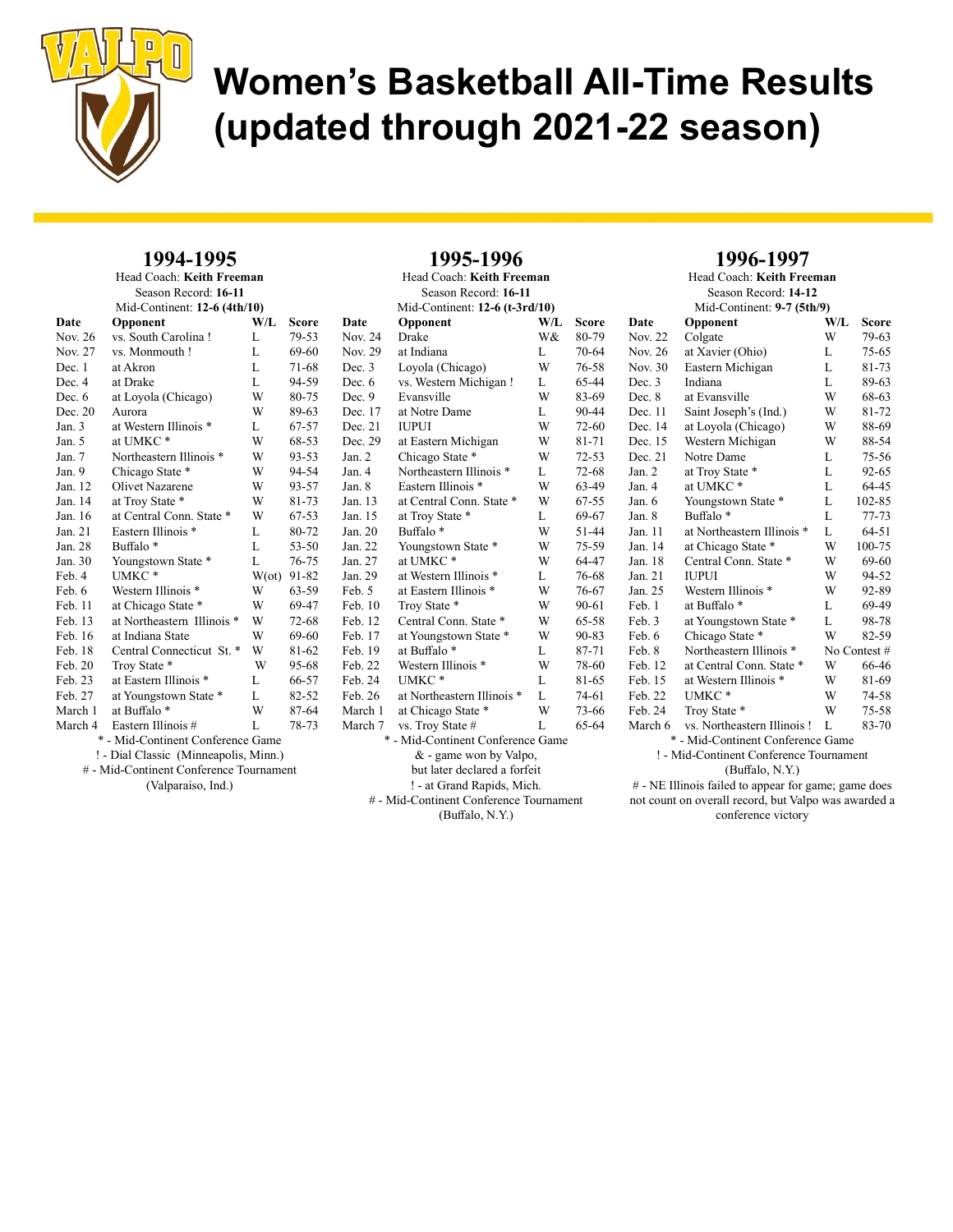

1998-1999

#### 1997-1998 Head Coach: Keith Freeman

| Head Coach: Keith Freeman<br>Season Record: 22-7<br>Mid-Continent: 14-2 (2nd/9) |                                         |                                                             |                     | Head Coach: Keith Freeman<br>Season Record: 18-11<br>Mid-Continent: $10-4$ (t-1st/8) |                    |                                                                         |              |              |
|---------------------------------------------------------------------------------|-----------------------------------------|-------------------------------------------------------------|---------------------|--------------------------------------------------------------------------------------|--------------------|-------------------------------------------------------------------------|--------------|--------------|
|                                                                                 | W/L<br>Date<br>Opponent<br><b>Score</b> |                                                             |                     |                                                                                      |                    | <b>Mid-Con Regular Season Champs</b>                                    |              |              |
|                                                                                 | Nov. 18                                 | Xavier (Ohio)                                               | L                   | $77-63$                                                                              | Date               | Opponent                                                                | W/L          | <b>Score</b> |
|                                                                                 | Nov. 21                                 | at San Jose State                                           | W                   | $62 - 54$                                                                            | Nov. 13            | at Colorado State!                                                      | L            | 94-71        |
|                                                                                 | Nov. 23                                 | at San Francisco                                            | L                   | 79-67                                                                                | Nov. 21            | Indiana-South Bend                                                      | W            | 84-61        |
|                                                                                 |                                         |                                                             | W                   | 87-72                                                                                | Nov. 25            | at Purdue                                                               | L            | $92 - 51$    |
|                                                                                 | Dec. 2<br>Dec. 4                        | Loyola (Chicago)<br>at Western Illinois *                   | W                   | 85-70                                                                                | Nov. 28            | vs. Prairie View A&M #                                                  | W            | 76-39        |
|                                                                                 | Dec. $6$                                | at UMKC*                                                    | W                   | $63 - 52$                                                                            | Nov. 29            | at Saint Louis #                                                        | L            | 82-65        |
|                                                                                 | Dec. 10                                 | at Indiana                                                  | L                   | 74-56                                                                                | Dec. 3             | Oral Roberts <sup>*</sup>                                               | W            | $65-51$      |
|                                                                                 | Dec. 13                                 |                                                             | W                   | 82-56                                                                                | Dec. 5             | UMKC*                                                                   | L            | 59-58        |
|                                                                                 | Dec. 21                                 | Indiana Wesleyan<br>Evansville                              | W                   | 74-64                                                                                | Dec.9              | Purdue-Calumet                                                          | W            | 98-49        |
|                                                                                 | Dec. 28                                 | Arkansas                                                    |                     | 77-69                                                                                | Dec. 12            | at Evansville                                                           | L            | $71 - 51$    |
|                                                                                 | Dec. 30                                 | at UIC                                                      | $L(\text{ot})$<br>W |                                                                                      | Dec. 21            | at Illinois                                                             | L            | 79-51        |
|                                                                                 | Jan. $3$                                |                                                             | W                   | 73-62<br>82-41                                                                       | Dec. 29            | vs. Arkansas State \$                                                   | W            | 85-70        |
|                                                                                 | Jan. 5                                  | Chicago State *<br>Northeastern Illinois *                  | W                   | 74-41                                                                                | Dec. 30            | vs. Princeton \$                                                        | L            | 63-57        |
|                                                                                 | Jan. 8                                  | at Southern Utah *                                          | W                   | 86-82                                                                                | Jan. $2$           | Southern Utah <sup>*</sup>                                              | W            | 71-56        |
|                                                                                 | Jan. 10                                 | at Oral Roberts *                                           | $W(\alpha t)$       | 83-77                                                                                | Jan. 7             | at Oakland                                                              | W            | 75-67        |
|                                                                                 | Jan. 18                                 | Buffalo <sup>*</sup>                                        | W                   | 79-75                                                                                | Jan. 9             |                                                                         | W            | 65-42        |
|                                                                                 | Jan. 24                                 |                                                             | W                   | 78-67                                                                                | Jan. 16            | Youngstown State *<br>at Western Illinois *                             | W            | $53 - 51$    |
|                                                                                 | Jan. 29                                 | Youngstown State *<br>at Northeastern Illinois *            | W                   | 79-69                                                                                | Jan. 18            | <b>UIC</b>                                                              | W            | 91-49        |
|                                                                                 | Jan. 31                                 |                                                             | W                   | 79-63                                                                                | Jan. 21            |                                                                         | W            | $72 - 56$    |
|                                                                                 | Feb. 5                                  | at Chicago State *<br>Oral Roberts <sup>*</sup>             | L                   | 69-59                                                                                | Jan. 23            | at Chicago State *<br>IUPUI <sup>*</sup>                                | W            | 81-71        |
|                                                                                 | Feb. 7                                  | Southern Utah <sup>*</sup>                                  | W                   | 81-62                                                                                | Jan. 28            | Oakland                                                                 | W            | 73-69        |
|                                                                                 |                                         | at Buffalo*                                                 |                     | 81-77                                                                                | Jan. 30            | at Southern Utah *                                                      |              | 69-68        |
|                                                                                 | Feb. 11<br>Feb. 15                      | <b>IUPUI</b>                                                | $W(\alpha t)$<br>W  | $76 - 53$                                                                            | Feb. 4             | at UMKC*                                                                | L<br>L       | $72 - 51$    |
|                                                                                 | Feb. 19                                 |                                                             | L                   | $75 - 62$                                                                            | Feb. 6             | at Oral Roberts *                                                       | W            | $77-65$      |
|                                                                                 | Feb. 23                                 | at Youngstown State *<br>UMKC*                              | W                   | $72 - 57$                                                                            | Feb. 11            | Western Illinois *                                                      | W            | $62 - 53$    |
|                                                                                 | Feb. 25                                 | Western Illinois *                                          | W                   | 79-55                                                                                | Feb. 13            |                                                                         | L            | 83-69        |
|                                                                                 |                                         | vs. Western Illinois!                                       | W                   | 80-64                                                                                |                    | at Youngstown State *                                                   | W            | 78-66        |
|                                                                                 | Feb. 28<br>March 2                      | vs. Buffalo!                                                | W                   | $76 - 75$                                                                            | Feb. 18<br>Feb. 20 | Chicago State *<br>at IUPUI <sup>*</sup>                                | W            | 67-58        |
|                                                                                 |                                         |                                                             | L                   | 78-69                                                                                | Feb. 28            |                                                                         | W            | 61-53        |
|                                                                                 | March 3                                 | vs. Youngstown State !<br>* - Mid-Continent Conference Game |                     |                                                                                      |                    | vs. Chicago State %                                                     | $\mathbf{L}$ | 83-62        |
|                                                                                 |                                         | ! - Mid-Continent Conference Tournament                     |                     |                                                                                      | March 1            | vs. Oral Roberts %<br>! - Preseason Women's National Invitation Tourna- |              |              |
|                                                                                 |                                         |                                                             |                     |                                                                                      |                    |                                                                         |              |              |
|                                                                                 | (Moline, Ill.)                          |                                                             |                     | ment (Fort Collins, Colo.)                                                           |                    |                                                                         |              |              |

### 1999-2000

Head Coach: Keith Freeman Season Record: 18-12 Mid-Continent: 10-6 (4th/9) Date Opponent W/L Score Nov. 19 at UIC W 61-47 Nov. 21 Detroit L 86-77<br>Nov. 23 at Purdue L 63-42 at Purdue L Nov. 27 Green Bay L 57-50 Dec. 2 at Oral Roberts \* W 60-48 Dec. 7 Indiana W 64-60 Dec. 9 Eastern Michigan W 72-63 Dec. 19 at Illinois State W 74-60 Dec. 21 at Loyola (Chicago) W 81-65 Dec. 29 at Notre Dame L 88-63 Jan. 3 at UMKC \* W 66-65 Jan. 6 at Southern Utah \* W 74-65 Jan. 8 at UNLV L 79-62<br>
Jan. 13 Oakland \* L 71-64 Jan. 13 Oakland \* L 71-64<br>Jan. 15 at Youngstown State \* W 74-67 at Youngstown State \* W Jan. 19 at Milwaukee W(2ot) 95-84 Jan. 22 Western Illinois \* L 69-63 Jan. 27 Chicago State \* W 82-55<br>Jan. 29 at IUPUI \* L 68-61 at IUPUI \* L 68-61 Feb. 2 at Oakland \* L(2ot) 83-77 Feb. 5 Southern Utah \* W 75-63<br>Feb. 10 UMKC \* W 90-52 Feb. 10 UMKC \* W 90-52<br>Feb. 12 Oral Roberts \* L 78-60 Oral Roberts \* L Feb. 17 at Western Illinois \* L 67-51 Feb. 19 Youngstown State \* W(ot) 70-67 Feb. 23 at Chicago State \* W 60-48 Feb. 26 IUPUI \* W 94-61 March 4 vs. Oral Roberts ! W 60-46 March 6 vs. Oakland ! W 83-66 March 7 vs. Youngstown State ! L 73-57 \* - Mid-Continent Conference Game

! - Mid-Continent Conference Tournament (Fort Wayne, Ind.)

# - Saint Louis Tournament (Saint Louis, Mo.)

\$ - LaSalle Tournament (Philadelphia, Pa.)

% - Mid-Continent Conference Tournament

(Moline, Ill.)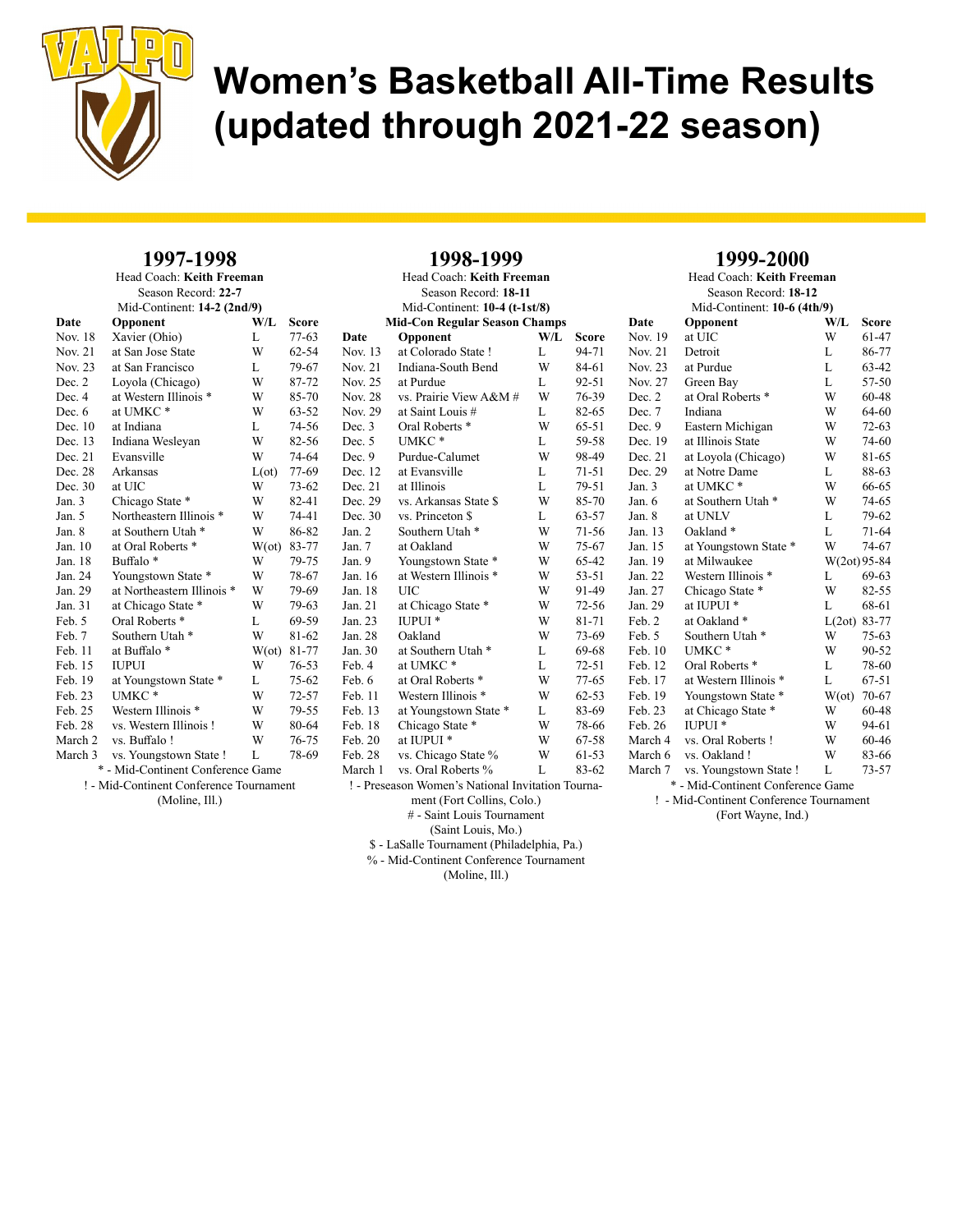

#### 2000-2001 Head Coach: Keith Freeman

| Season Record: 7-22                           |                                          |               |           |  |  |  |
|-----------------------------------------------|------------------------------------------|---------------|-----------|--|--|--|
|                                               | Mid-Continent: 4-12 (8th/9)              |               |           |  |  |  |
| Date                                          | Opponent                                 | $W/I$ .       | Score     |  |  |  |
| Nov. 17                                       | Notre Dame                               | L             | 71-46     |  |  |  |
| Nov. 21                                       | vs. Ohio State!                          | L             | 84-60     |  |  |  |
| Nov. 22                                       | at Alaska Anchorage!                     | W             | 76-67     |  |  |  |
| <b>Nov. 28</b>                                | at Detroit                               | L             | 76-70     |  |  |  |
| Nov. 30                                       | at Eastern Michigan                      | L             | 80-64     |  |  |  |
| Dec. $6$                                      | Purdue                                   | L.            | 89-59     |  |  |  |
| Dec. 9                                        | vs. Butler #                             | L.            | 67-60     |  |  |  |
| Dec. 14                                       | at Green Bay                             | L             | 57-51     |  |  |  |
| Dec. 16                                       | UІC                                      | W             | 58-56     |  |  |  |
| Dec. 22                                       | Illinois State                           | L             | 60-56     |  |  |  |
| Dec. 29                                       | Quinnipiac                               | W             | 96-68     |  |  |  |
| Dec. 31                                       | at Miami (Ohio)                          | $L(\sigma t)$ | 71-69     |  |  |  |
| Jan. $3$                                      | Western Illinois *                       | L             | 57-52     |  |  |  |
| Jan. 6                                        | at Oral Roberts *                        | L             | 79-67     |  |  |  |
| Jan. 8                                        | at IUPUI <sup>*</sup>                    | L             | 77-70     |  |  |  |
| Jan. 15                                       | Youngstown State *                       | L             | 73-64     |  |  |  |
| Jan. 20                                       | at UMKC*                                 | W             | 60-41     |  |  |  |
| Jan. 22                                       | at Southern Utah <sup>*</sup>            | L             | 78-73     |  |  |  |
| Jan. 27                                       | Oakland*                                 | L             | 83-81     |  |  |  |
| Jan. 29                                       | at Chicago State *                       | L             | 48-47     |  |  |  |
| Feb. 3                                        | UMKC*                                    | W             | 84-57     |  |  |  |
| Feb. 5                                        | Oral Roberts <sup>*</sup>                | W             | $65 - 63$ |  |  |  |
| Feb. 10                                       | at Youngstown State *                    | L             | 74-59     |  |  |  |
| Feb. 12                                       | Southern Utah*                           | L             | 68-56     |  |  |  |
| Feb. 17                                       | IUPUI *                                  | L             | 56-53     |  |  |  |
| Feb. 19                                       | at Oakland*                              | L             | 83-65     |  |  |  |
| Feb. 24                                       | Chicago State *                          | W             | 64-50     |  |  |  |
| Feb. 26                                       | at Western Illinois *                    | L             | 71-66     |  |  |  |
| March 3                                       | vs. Oakland \$                           | L.            | 76-68     |  |  |  |
|                                               | * - Mid-Continent Conference Game        |               |           |  |  |  |
|                                               | ! - Great Alaska Shootout                |               |           |  |  |  |
| (Anchorage, Alaska)                           |                                          |               |           |  |  |  |
| # - Hoosier State Classic (Terre Haute, Ind.) |                                          |               |           |  |  |  |
|                                               | \$ - Mid-Continent Conference Tournament |               |           |  |  |  |
|                                               | (Fort Wayne, Ind.)                       |               |           |  |  |  |
|                                               |                                          |               |           |  |  |  |

| Head Coach: Keith Freeman                        |                                          |              |           |  |  |
|--------------------------------------------------|------------------------------------------|--------------|-----------|--|--|
|                                                  | Season Record: 26-7                      |              |           |  |  |
|                                                  | Mid-Continent: 13-1 (1st/8)              |              |           |  |  |
|                                                  | <b>Mid-Con Regular Season Champs</b>     |              |           |  |  |
|                                                  | <b>WNIT Quarterfinalists</b>             |              |           |  |  |
| Date                                             | Opponent                                 | W/L          | Score     |  |  |
| Nov. 18                                          | at Notre Dame                            | L            | $42 - 35$ |  |  |
| Nov. 20                                          | at Purdue                                | L            | 76-58     |  |  |
| Nov. 24                                          | Marian (Ind.)                            | W            | 76-44     |  |  |
| <b>Nov. 28</b>                                   | Miami (Ohio)                             | L (ot)       | $77 - 74$ |  |  |
| Dec. 5                                           | Milwaukee                                | W            | 61-57     |  |  |
| Dec. 8                                           | vs. Indiana State !                      | W            | 69-65     |  |  |
| Dec. 10                                          | Youngstown State                         | W            | $77 - 55$ |  |  |
| Dec. 14                                          | vs. Eastern Kentucky #                   | L            | $70 - 55$ |  |  |
| Dec. 15                                          | vs. Niagara #                            | W (ot) 74-68 |           |  |  |
| Dec. 21                                          | Bethel (Ind.)                            | W            | 79-58     |  |  |
| Dec. 22                                          | <b>Wake Forest</b>                       | W            | 74-46     |  |  |
| Dec. 29                                          | Lipscomb                                 | W            | 88-83     |  |  |
| Jan. 2                                           | at Navy                                  | W            | 71-64     |  |  |
| Jan. 5                                           | at Western Illinois *                    | W            | 72-66     |  |  |
| Jan. 12                                          | at Chicago State *                       | W            | 65-47     |  |  |
| Jan. 14                                          | at Southern Utah *                       | W            | 77-59     |  |  |
| Jan. 19                                          | UMKC*                                    | W            | $62 - 43$ |  |  |
| Jan. 21                                          | Oral Roberts <sup>*</sup>                | W            | 69-50     |  |  |
| Jan. 26                                          | at Oakland*                              | L            | 70-56     |  |  |
| Jan. 28                                          | at IUPUI <sup>*</sup>                    | W            | 64-46     |  |  |
| Feb. 2                                           | Western Illinois *                       | W            | 61-59     |  |  |
| Feb. 9                                           | Southern Utah <sup>*</sup>               | W            | 57-48     |  |  |
| Feb. 11                                          | Chicago State *                          | W            | 84-45     |  |  |
| Feb. 16                                          | at Oral Roberts *                        | W            | 61-57     |  |  |
| Feb. 18                                          | at UMKC*                                 | W            | 59-47     |  |  |
| Feb. 23                                          | <b>IUPUI</b> *                           | W            | 70-54     |  |  |
| Feb. 25                                          | Oakland*                                 | W            | 73-54     |  |  |
| March 2                                          | vs. UMKC \$                              | W            | $67 - 62$ |  |  |
| March 4                                          | vs. Chicago State \$                     | W (ot) 66-64 |           |  |  |
| March 5                                          | vs. Oakland \$                           | L            | 52-40     |  |  |
| March 13                                         | at Michigan %                            | W            | 62-49     |  |  |
| March 16                                         | at Ball State ^                          | W            | 77-69     |  |  |
| March 20                                         | Houston &                                | L            | 61-53     |  |  |
|                                                  | * - Mid-Continent Conference Game        |              |           |  |  |
|                                                  | ! - Hoosier State Classic (Muncie, Ind.) |              |           |  |  |
|                                                  | # - Cyclone Classic (Ames, Iowa)         |              |           |  |  |
|                                                  | \$ - Mid-Continent Conference Tournament |              |           |  |  |
|                                                  | (Fort Wayne, Ind.)                       |              |           |  |  |
| % - Women's National Invitation Tournament First |                                          |              |           |  |  |

2001-2002

### 2002-2003

Head Coach: Keith Freeman Season Record: 18-13 Mid-Continent: 8-6 (t-2nd/8) Mid-Con Tournament Champs NCAA First Round Date Opponent W/L Score<br>Nov. 23 vs. Miami (Ohio) ! L 77-54 vs. Miami (Ohio) !<br>  $V_s$  Fresno State ! W 57-51 Nov. 24 vs. Fresno State ! W

| 1101.27                                        | və. 1 iyəliy bidiyi                       | YY            | <i>JI-J</i> 1 |  |
|------------------------------------------------|-------------------------------------------|---------------|---------------|--|
| Nov. 27                                        | at Texas Tech                             | L             | 81-46         |  |
| Nov. 30                                        | Concordia (Wis.)                          | W             | 91-48         |  |
| Dec. 1                                         | Navy                                      | L             | 58-47         |  |
| Dec. 4                                         | Notre Dame                                | L             | 74-68         |  |
| Dec. 7                                         | vs. Ball State #                          | W             | 88-82         |  |
| Dec. 13                                        | DePaul                                    | L             | 47-44         |  |
| Dec. 15                                        | at Loyola (Chicago)                       | W             | 54-47         |  |
| Dec. 21                                        | Indiana Wesleyan                          | W             | 76-39         |  |
| Dec. 29                                        | Lehigh                                    | W             | 68-54         |  |
| Jan. $3$                                       | at Jacksonville                           | W             | 76-56         |  |
| Jan. 6                                         | at Lipscomb                               | L             | 57-56         |  |
| Jan. 11                                        | Western Illinois *                        | L             | 50-43         |  |
| Jan. 18                                        | Chicago State *                           | W             | 66-50         |  |
| Jan. 20                                        | Southern Utah <sup>*</sup>                | W             | 89-53         |  |
| Jan. 25                                        | at Oakland *                              | L             | 53-46         |  |
| Jan. 27                                        | at IUPUI <sup>*</sup>                     | W             | $70 - 54$     |  |
| Feb. 1                                         | UMKC*                                     | W             | 67-64         |  |
| Feb. 3                                         | Oral Roberts <sup>*</sup>                 | W             | 66-43         |  |
| Feb. 8                                         | at Western Illinois *                     | $L(\sigma t)$ | $73 - 62$     |  |
| Feb. 15                                        | at Southern Utah *                        | L             | 68-62         |  |
| Feb. 17                                        | at Chicago State *                        | L             | 69-66         |  |
| Feb. 22                                        | <b>IUPUI</b> *                            | W             | 66-56         |  |
| Feb. 24                                        | Oakland <sup>*</sup>                      | W             | 77-54         |  |
| March 1                                        | at Oral Roberts *                         | W             | 80-65         |  |
| March 3                                        | at UMKC*                                  | L             | 67-52         |  |
| March 8                                        | vs. Oral Roberts \$                       | W             | 94-56         |  |
| March 10                                       | vs. Western Illinois \$                   | W             | 49-45         |  |
| March 11                                       | vs. Oakland \$                            | W             | 48-46         |  |
| March 22                                       | at Purdue %                               | L             | 66-51         |  |
|                                                | * - Mid-Continent Conference Game         |               |               |  |
|                                                | ! - Spartan Classic (East Lansing, Mich.) |               |               |  |
| # - Hoosier State Classic (Indianapolis, Ind.) |                                           |               |               |  |

\$ - Mid-Continent Conference Tournament

(Kansas City, Mo.)

% - NCAA Tournament First Round (West Lafayette, Ind.)

Round (Ann Arbor, Mich.) ^ - WNIT Second Round (Muncie, Ind.)

& - WNIT Quarterfinals (Valparaiso, Ind.)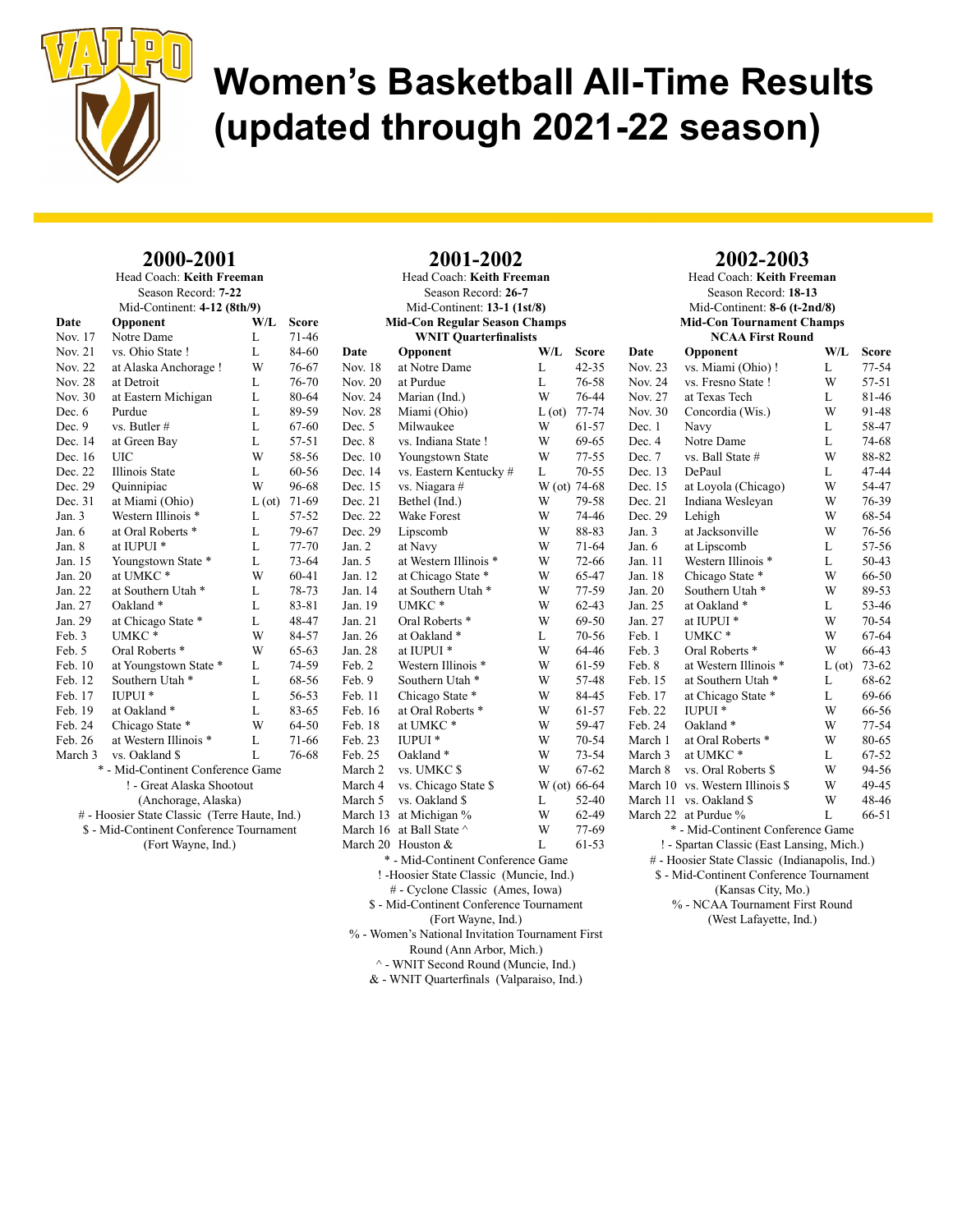

#### 2003-2004 Head Coach: Keith Freeman

| Season Record: 20-12 |                                       |     |           |  |  |  |
|----------------------|---------------------------------------|-----|-----------|--|--|--|
|                      | Mid-Continent: 11-5 (t-2nd/9)         |     |           |  |  |  |
|                      | <b>Mid-Con Tournament Champs</b>      |     |           |  |  |  |
|                      | <b>NCAA First Round</b>               |     |           |  |  |  |
| Date                 | Opponent                              | W/L | Score     |  |  |  |
| Nov. 15              | at Oregon!                            | L   | 60-47     |  |  |  |
| Nov. 16              | vs. Villanova !                       | L   | 68-50     |  |  |  |
| <b>Nov. 21</b>       | at Notre Dame                         | L   | 74-57     |  |  |  |
| Nov. 24              | Saint Francis (Ind.)                  | W   | 78-52     |  |  |  |
| Nov. 30              | at Central Michigan                   | W   | 66-46     |  |  |  |
| Dec. 3               | Purdue                                | L   | 68-57     |  |  |  |
| Dec. 6               | Butler#                               | W   | 74-67     |  |  |  |
| Dec. 10              | at IPFW                               | W   | 86-60     |  |  |  |
| Dec. 14              | Loyola (Chicago)                      | W   | 61-45     |  |  |  |
| Dec. 21              | at DePaul                             | L   | 70-47     |  |  |  |
| Dec. 30              | at Miami (Ohio)                       | L   | 83-71     |  |  |  |
| Jan. 3               | at Oakland *                          | W   | 61-56     |  |  |  |
| Jan. 6               | IUPUI <sup>*</sup>                    | W   | 67-49     |  |  |  |
| Jan. 10              | at Oral Roberts *                     | L   | 67-66     |  |  |  |
| Jan. 12              | at UMKC*                              | L   | $70 - 54$ |  |  |  |
| Jan. 17              | Western Illinois *                    | W   | 60-56     |  |  |  |
| Jan. 19              | at IUPUI <sup>*</sup>                 | W   | $75 - 52$ |  |  |  |
| Jan. 24              | Southern Utah <sup>*</sup>            | W   | $73 - 63$ |  |  |  |
| Jan. 26              | Centenary <sup>*</sup>                | W   | 66-49     |  |  |  |
| Jan. 31              | Oakland*                              | L   | 59-54     |  |  |  |
| Feb. 2               | at Western Illinois *                 | L   | 62-59     |  |  |  |
| Feb. 7               | at Centenary *                        | W   | 76-38     |  |  |  |
| Feb. 9               | at Chicago State *                    | W   | 63-58     |  |  |  |
| Feb. 14              | UMKC*                                 | W   | 50-48     |  |  |  |
| Feb. 16              | Oral Roberts <sup>*</sup>             | W   | 65-47     |  |  |  |
| Feb. 21              | at Southern Utah <sup>*</sup>         | L   | 66-52     |  |  |  |
| Feb. 28              | <b>IPFW</b>                           | W   | 80-65     |  |  |  |
| March 1              | Chicago State *                       | W   | 56-46     |  |  |  |
| March 6              | vs. IUPUI \$                          | W   | $53 - 52$ |  |  |  |
| March 8              | vs. UMKC \$                           | W   | 66-54     |  |  |  |
| March 9              | vs. Oral Roberts \$                   | W   | 64-63     |  |  |  |
|                      | March 21 vs. Kansas State %           | L   | $71-63$   |  |  |  |
|                      | ! - Women's Sports Foundation Classic |     |           |  |  |  |
| (Eugene, Ore.)       |                                       |     |           |  |  |  |

# - Hoosier State Classic (Valparaiso, Ind.)

\$ - Mid-Continent Conference Tournament

(Kansas City, Mo.)

% - NCAA Tournament First Round (Minneapolis, Minn.)

| 2004-2005                            |                                                |              |           |  |  |  |
|--------------------------------------|------------------------------------------------|--------------|-----------|--|--|--|
|                                      | Head Coach: Keith Freeman                      |              |           |  |  |  |
|                                      | Season Record: 18-10                           |              |           |  |  |  |
|                                      | Mid-Continent: 12-4 (t-2nd/9)                  |              |           |  |  |  |
| Date                                 | Opponent                                       | W/L          | Score     |  |  |  |
| Nov. 19                              | vs. Virginia Tech !                            | L            | 64-57     |  |  |  |
| Nov. 20                              | vs. Arkansas State !                           | L            | 82-61     |  |  |  |
| <b>Nov. 28</b>                       | vs. Saint Xavier#                              | W            | $67 - 51$ |  |  |  |
| Nov. 30                              | Notre Dame                                     | L            | 69-59     |  |  |  |
| Dec. 4                               | vs. Butler \$                                  | W (ot) 61-51 |           |  |  |  |
| Dec. 8                               | Central Michigan                               | W            | 81-60     |  |  |  |
| Dec. 11                              | Miami (Ohio)                                   | L            | 54-53     |  |  |  |
| Dec. 18                              | at Loyola (Chicago)                            | W            | $72 - 61$ |  |  |  |
| Dec. 21                              | at Washington State                            | W            | 56-50     |  |  |  |
| Dec. 29                              | vs. DePaul %                                   | L            | 75-49     |  |  |  |
| Dec. 30                              | at Dartmouth %                                 | W            | 66-60     |  |  |  |
| Jan. 3                               | at Centenary *                                 | W            | 79-56     |  |  |  |
| Jan. 5                               | at Oakland*                                    | W            | 68-63     |  |  |  |
| Jan. 8                               | Oral Roberts <sup>*</sup>                      | W            | $72 - 55$ |  |  |  |
| Jan. 15                              | at UMKC*                                       | L            | $47 - 35$ |  |  |  |
| Jan. 17                              | Chicago State *                                | W            | 52-48     |  |  |  |
| Jan. 22                              | at Western Illinois *                          | L (ot)       | 56-52     |  |  |  |
| Jan. 24                              | IUPUI <sup>*</sup>                             | W            | 69-36     |  |  |  |
| Jan. 29                              | at Southern Utah *                             | W            | 53-51     |  |  |  |
| Jan. 31                              | Oakland*                                       | L            | 58-56     |  |  |  |
| Feb. 5                               | Centenary <sup>*</sup>                         | W            | 59-39     |  |  |  |
| Feb. 10                              | at Chicago State *                             | L            | 58-56     |  |  |  |
| Feb. 12                              | Western Illinois *                             | W            | 58-45     |  |  |  |
| Feb. 14                              | at IUPUI <sup>*</sup>                          | W            | 56-45     |  |  |  |
| Feb. 19                              | Southern Utah <sup>*</sup>                     | W            | 58-38     |  |  |  |
| Feb. 26                              | at Oral Roberts *                              | W            | 69-58     |  |  |  |
| Feb. 28                              | UMKC*                                          | W            | 80-56     |  |  |  |
| March 5                              | vs. UMKC ^                                     | L            | 59-49     |  |  |  |
|                                      | * - Mid-Continent Conference Game              |              |           |  |  |  |
|                                      | ! - Subway Classic (Minneapolis, Minn.)        |              |           |  |  |  |
| # - Valparaiso State Farm Classic    |                                                |              |           |  |  |  |
|                                      | (Gary, Ind.)                                   |              |           |  |  |  |
|                                      | \$ - Hoosier State Classic (Terre Haute, Ind.) |              |           |  |  |  |
| % - Blue Sky Classic (Hanover, N.H.) |                                                |              |           |  |  |  |

 $^\wedge$  - Mid-Continent Conference Tournament (Tulsa, Okla.)

### 2005-2006

Head Coach: Keith Freeman Season Record: 16-13 Mid-Continent: 9-7 (4th/9) Date Opponent W/L Score Nov. 18 Northern Iowa W 62-48 Nov. 21 at Bradley L (2ot) 79-71<br>Nov. 25 vs. Kent State ! W (ot) 66-62 vs. Kent State ! Nov. 26 at Xavier (Ohio) ! L 58-44 Nov. 30 Northwestern W 57-51 Dec. 4 at Ball State  $#$  W 61-49 Dec. 9 at Central Michigan L 55-49 Dec. 11 vs. Purdue \$ L 70-55 Dec. 18 Loyola (Chicago) W 83-50 Dec. 28 at Notre Dame L 58-50 Dec. 30 UMKC \* W 65-31 Jan. 2 at Oakland \* W 69-55 Jan. 4 at Centenary \* W 66-47<br>Jan. 9 Oral Roberts \* W 81-54 Oral Roberts \* W 81-54<br>IPFW W 69-52 Jan. 12 IPFW W 69-52 Jan. 16 at Western Illinois \* L 61-57 Jan. 21 Southern Utah \* W 77-58 Jan. 23 at Chicago State \* L 53-50 Oakland  $^\ast$   $\hfill L$ Jan. 30 IUPUI \* W 55-48 Feb. 4 at Southern Utah \* W 69-54<br>Feb. 6 Centenary \* W 91-44 Feb. 6 Centenary \* W 91-44 Feb. 11 Western Illinois \* L 53-42 Feb. 18 Chicago State \* W  $(2<sub>ot</sub>)$ 75-67 Feb. 20 at IUPUI \* L 63-55 Feb. 25 at UMKC \* L 69-63 Feb. 27 at Oral Roberts \* L 53-31 March 5 vs. UMKC % W 69-48 March 6 vs. Western Illinois % L 57-40 \* - Mid-Continent Conference Game ! - National City Xavier Invitational (Cincinnati, Ohio) # - State Farm Hoosier Classic (Muncie, Ind.) \$ - Hoopla (Fort Wayne, Ind.) % - Mid-Continent Conference Tournament (Tulsa, Okla.)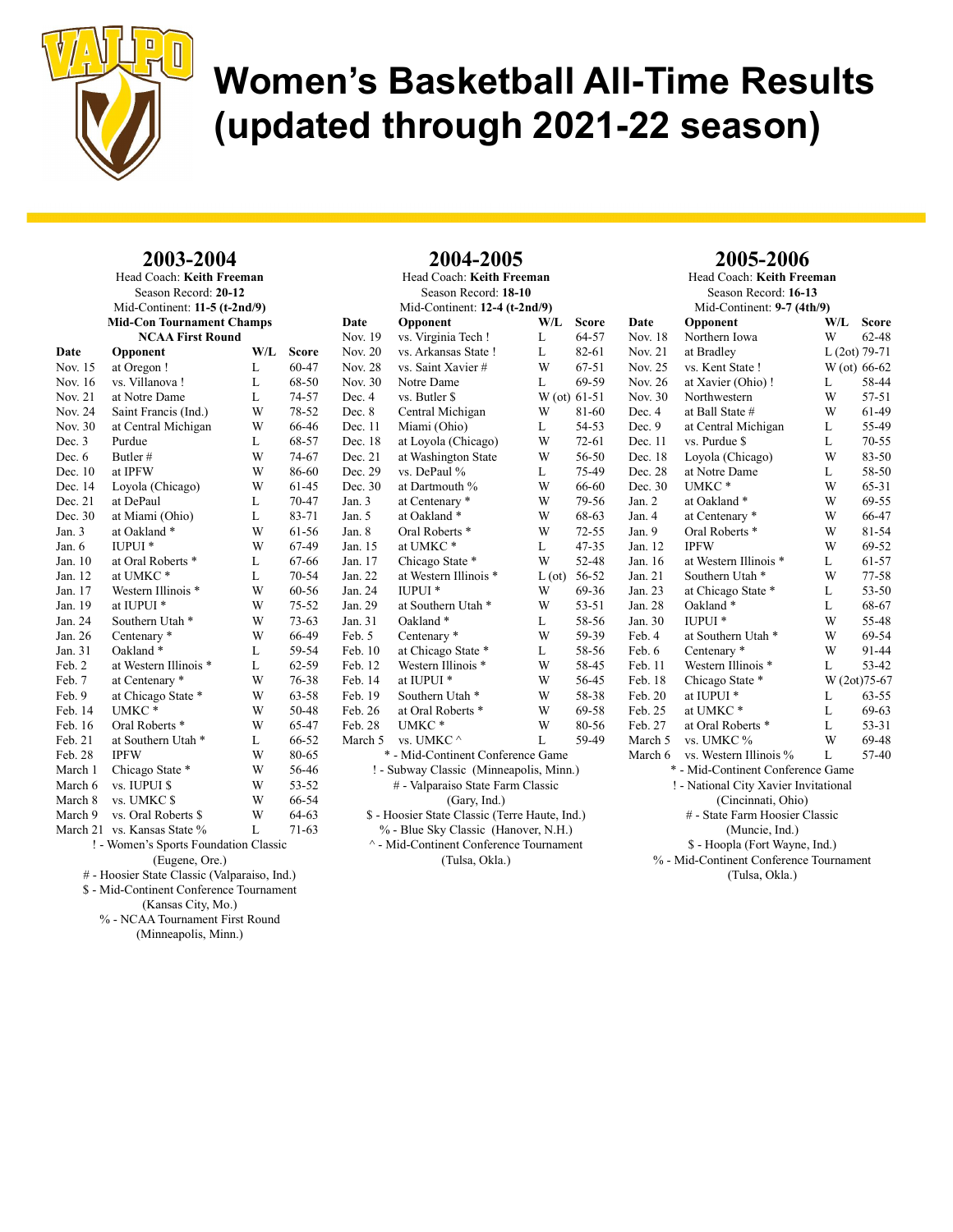

#### 2006-2007 Head Coach: Keith Freeman

|                             | Season Record: 20-11                     |              |           |                    |  |
|-----------------------------|------------------------------------------|--------------|-----------|--------------------|--|
| Mid-Continent: 11-3 (2nd/8) |                                          |              |           |                    |  |
| Date                        | Opponent                                 | W/L          | Score     | Date               |  |
| Nov. 10                     | at Northwestern                          | L            | 64-45     | Nov. $\frac{1}{2}$ |  |
| Nov. 15                     | at Indiana                               | L            | 85-51     | Nov. 1             |  |
| Nov. 17                     | Northern Arizona                         | W            | $62 - 56$ | Nov. 1             |  |
| <b>Nov. 22</b>              | at Akron                                 | W            | 50-49     | Nov. 1             |  |
| <b>Nov. 28</b>              | <b>Bradley</b>                           | W            | 82-73     | Nov. 2             |  |
| Nov. 30                     | at Loyola (Chicago)                      | W            | 77-74     | Nov. 2             |  |
| Dec. 2                      | vs. Indiana State !                      | L            | 83-71     | Dec. 1             |  |
| Dec. 10                     | vs. Ball State #                         | L            | 68-59     | Dec. 8             |  |
| Dec. 16                     | at Northern Iowa                         | L            | 67-49     | Dec. 1             |  |
| Dec. 19                     | Notre Dame                               | L            | 60-59     | Dec. 1             |  |
| Dec. 21                     | Central Michigan                         | L            | 62-45     | Dec. 2             |  |
| Dec. 30                     | Saint Francis (Ind.)                     | W            | 60-46     | Jan. 5             |  |
| Jan. 3                      | Huntington                               | W            | 79-58     | Jan. 10            |  |
| Jan. 6                      | at Oral Roberts *                        | W            | 57-54     | Jan. 12            |  |
| Jan. 8                      | at Centenary *                           | W            | 69-43     | Jan. 1             |  |
| Jan. 13                     | <b>IUPUI</b> *                           | W (ot) 78-72 |           | Jan. 19            |  |
| Jan. 15                     | Oakland *                                | L            | 63-57     | Jan. $24$          |  |
| Jan. 20                     | at Western Illinois *                    | W            | 57-51     | Jan. $20$          |  |
| Jan. 24                     | at IPFW                                  | W            | 75-67     | Jan. 3             |  |
| Jan. 27                     | at Southern Utah*                        | L            | 56-49     | Feb. 2             |  |
| Jan. 29                     | at UMKC*                                 | W            | 52-51     | Feb. 7             |  |
| Feb. 3                      | Centenary <sup>*</sup>                   | W            | 84-44     | Feb. 9             |  |
| Feb. 5                      | Oral Roberts <sup>*</sup>                | W            | 66-56     | Feb. 1             |  |
| Feb. 10                     | at Oakland *                             | L            | 65-44     | Feb. 1             |  |
| Feb. 12                     | at IUPUI <sup>*</sup>                    | W            | 65-54     | Feb. 2             |  |
| Feb. 17                     | Western Illinois *                       | W            | 58-46     | Feb. 2             |  |
| Feb. 19                     | Chicago State                            | W            | 57-46     | Feb. 2             |  |
| Feb. 24                     | UMKC*                                    | W            | 66-48     | March              |  |
| Feb. 26                     | Southern Utah <sup>*</sup>               | W            | 65-47     | March              |  |
| March 3                     | vs. Southern Utah \$                     | W            | 60-45     | March              |  |
| March 5                     | vs. Oral Roberts %                       | L            | 69-63     |                    |  |
|                             | * - Mid-Continent Conference Game        |              |           |                    |  |
|                             | ! - State Farm Hoosier Classic           |              |           |                    |  |
|                             | (Indianapolis, Ind.)                     |              |           |                    |  |
|                             | # - Hoopla (Fort Wayne, Ind.)            |              |           |                    |  |
|                             | \$ - Mid-Continent Conference Tournament |              |           |                    |  |
|                             | (Tulsa, Okla.)                           |              |           |                    |  |
|                             |                                          |              |           |                    |  |

|          | 2007-2008                      |              |           |
|----------|--------------------------------|--------------|-----------|
|          | Head Coach: Keith Freeman      |              |           |
|          | Season Record: 14-16           |              |           |
|          | Horizon League: 9-9 (6th/10)   |              |           |
| Date     | Opponent                       | W/L          | Score     |
| Nov. 9   | at Bowling Green               | L            | 81-56     |
| Nov. 12  | at Purdue                      | L            | 65-62     |
| Nov. 16  | at Cincinnati                  | L            | 96-69     |
| Nov. 18  | at Xavier (Ohio)               | L            | $64 - 53$ |
| Nov. 23  | vs. Eastern Kentucky !         | L            | 66-64     |
| Nov. 24  | vs. C. Connecticut St. !       | W            | 75-67     |
| Dec. 1   | Ball State #                   | W            | 64-55     |
| Dec. 8   | North Texas                    | W            | 73-61     |
| Dec. 12  | at Notre Dame                  | L            | 94-56     |
| Dec. 16  | South Dakota State             | W            | $65 - 62$ |
| Dec. 22  | Saint Xavier                   | W            | 76-57     |
| Jan. 5   | Butler <sup>*</sup>            | W            | 77-69     |
| Jan. 10  | at UIC*                        | W            | 72-63     |
| Jan. 12  | at Loyola (Chicago) *          | L            | 64-60     |
| Jan. 17  | Milwaukee*                     | L            | 68-62     |
| Jan. 19  | Green Bay *                    | W (ot) 90-88 |           |
| Jan. 24  | at Wright State *              | L            | 51-50     |
| Jan. 26  | at Detroit *                   | W            | 71-50     |
| Jan. 31  | Youngstown State *             | L            | 92-79     |
| Feb. 2   | Cleveland State *              | L            | 86-63     |
| Feb. 7   | Loyola (Chicago) *             | W            | 69-62     |
| Feb. 9   | UIC <sup>*</sup>               | W            | 76-46     |
| Feb. 14  | at Green Bay *                 | L            | 65-44     |
| Feb. 16  | at Milwaukee *                 | L            | 76-70     |
| Feb. 21  | Detroit <sup>*</sup>           | W            | 75-65     |
| Feb. 23  | Wright State *                 | L            | 75-64     |
| Feb. 28  | at Cleveland State *           | W            | 66-52     |
| March 1  | at Youngstown State *          | W            | 70-59     |
| March 8  | at Butler*                     | L            | 66-58     |
| March 12 | at Milwaukee \$                | L            | 67-60     |
|          | * Horizon League Game          |              |           |
|          | ! - FGCU Thanksgiving Classic  |              |           |
|          | (Fort Myers, Fla.)             |              |           |
|          | # - State Farm Hoosier Classic |              |           |
|          | (Valparaiso, Ind.)             |              |           |
|          | \$ - Horizon League Tournament |              |           |
|          | (Milwaukee, Wis.)              |              |           |

#### 2008-2009

Head Coach: Keith Freeman Season Record: 16-14 Horizon League: 10-8 (t-4th/10) Date Opponent W/L Score Nov. 19 Bowling Green W 69-58 Nov. 25 at Central Michigan L 86-80<br>Nov. 28 at Colorado State ! W 64-53 at Colorado State ! Nov. 29 vs. Florida State ! W 80-74 Dec. 6 at North Texas L 71-67 Dec. 10 Purdue W 71-60 Dec. 13 Notre Dame L 63-55 Dec. 21 at South Dakota State L 74-58 Dec. 29 vs. La Salle # L 67-62 Dec. 30 vs. North Florida # W 58-49 Jan. 3 Youngstown State \* W 86-43 Jan. 5 Cleveland State \* L 68-55 Jan. 8 at Wright State \* L 54-44<br>Jan. 10 at Detroit \* W (ot) 70-65 Jan. 10 at Detroit \* W (ot) 70-65<br>
Jan. 15 UIC \* W 66-64 Jan. 15 UIC \* W 66-64 Jan. 17 Loyola (Chicago) \* W 69-52 Jan. 23 at Butler \* L 77-44 Jan. 29 at Milwaukee \* W 83-65<br>
Jan. 31 at Green Bay \* L 76-45 Jan. 31 at Green Bay \* L Feb. 6 Detroit \* L 62-47 Feb. 8 Wright State \* W 64-58<br>Feb. 12 at Lovola (Chicago) \* W 85-60 Feb. 12 at Loyola (Chicago) \* W 85-60<br>Feb. 14 at UIC \* L 61-50 at UIC  $*$  L 61-50 Feb. 17 Chicago State W 69-60 Feb. 21 Butler \* W 75-65 Feb. 26 Green Bay \* L 68-60 Feb. 28 Milwaukee \* W 67-64 March 5 at Cleveland State \* W 70-52 March 7 at Youngstown State \* L 54-38 March 11 Wright State \$ L 64-59 \* Horizon League Game ! - Coors Rocky Mountain Invitational (Fort Collins, Colo.) # - Christmas City Classic (Bethlehem,Pa.) \$ - Horizon League Tournament (Valparaiso, Ind.)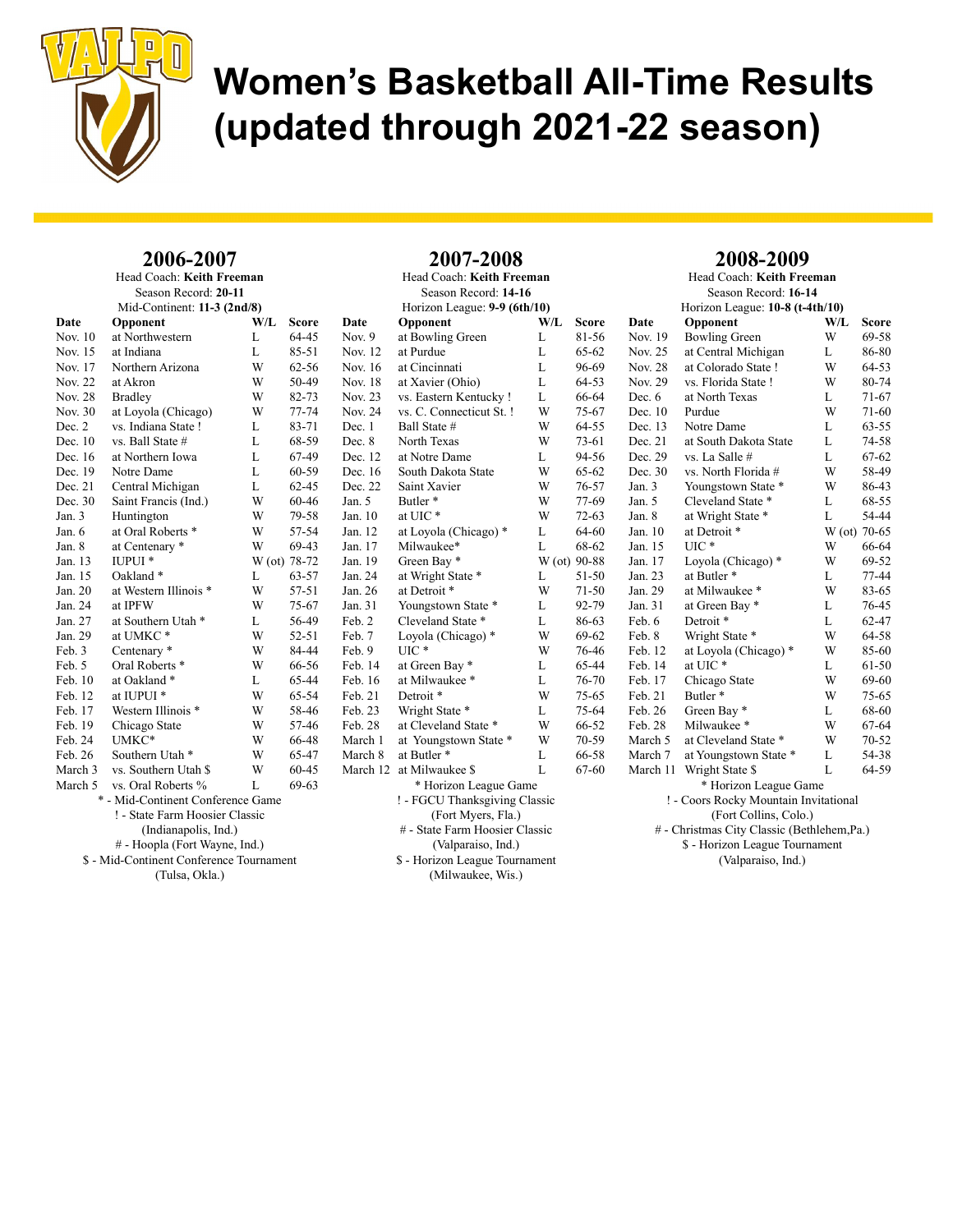

### 2009-2010

|                           | $\blacksquare\vee\blacktriangleright\blacksquare$ |               |           |  |  |
|---------------------------|---------------------------------------------------|---------------|-----------|--|--|
| Head Coach: Keith Freeman |                                                   |               |           |  |  |
|                           | Season Record: 9-21                               |               |           |  |  |
|                           | Horizon League: 6-12 (t-7th/10)                   |               |           |  |  |
| Date                      | Opponent                                          | W/L           | Score     |  |  |
| Nov. 14                   | Indiana Tech                                      | W             | 86-57     |  |  |
| Nov. 18                   | SIU Edwardsville                                  | W             | 64-55     |  |  |
| <b>Nov. 22</b>            | Colorado State                                    | W             | 68-58     |  |  |
| Nov. 24                   | at Ball State                                     | L             | 71-64     |  |  |
| Dec. 2                    | at Chicago State                                  | L             | $62 - 54$ |  |  |
| Dec. 5                    | Central Michigan                                  | L             | 70-68     |  |  |
| Dec. 8                    | at Pittsburgh                                     | L             | 77-52     |  |  |
| Dec. 12                   | at Notre Dame                                     | L             | 88-47     |  |  |
| Dec. 21                   | at Cincinnati                                     | L             | 62-50     |  |  |
| Dec. 28                   | vs. Auburn!                                       | L             | 51-50     |  |  |
| Dec. 30                   | vs. Wake Forest!                                  | L             | 52-34     |  |  |
| Jan. 2                    | UІC *                                             | L             | $60 - 51$ |  |  |
| Jan. 4                    | Loyola (Chicago) *                                | W             | 48-39     |  |  |
| Jan. 9                    | at Butler <sup>*</sup>                            | L             | 57-43     |  |  |
| Jan. 14                   | at Youngstown State *                             | W             | 66-41     |  |  |
| Jan. 16                   | at Cleveland State *                              | L             | 71-68     |  |  |
| Jan. 21                   | Detroit *                                         | $L(\sigma t)$ | 72-70     |  |  |
| Jan. 23                   | Wright State *                                    | W             | 59-52     |  |  |
| Jan. 28                   | at Milwaukee *                                    | L             | 54-48     |  |  |
| Jan. 30                   | at Green Bay *                                    | L             | 78-54     |  |  |
| Feb. 6                    | Butler*                                           | L             | 66-52     |  |  |
| Feb. 11                   | Cleveland State *                                 | L             | 82-59     |  |  |
| Feb. 13                   | Youngstown State *                                | W             | 80-28     |  |  |
| Feb. 18                   | at Wright State *                                 | L             | 54-51     |  |  |
| Feb. 20                   | at Detroit *                                      | L             | 67-49     |  |  |
| Feb. 25                   | Green Bay *                                       | L             | 69-44     |  |  |
| Feb. 27                   | Milwaukee *                                       | W             | 70-58     |  |  |
| March 4                   | at Loyola (Chicago) *                             | L             | 62-61     |  |  |
| March 6                   | at UIC*                                           | W             | 88-77     |  |  |
| March 8                   | Milwaukee #                                       | L             | 71-57     |  |  |
|                           | * - Horizon League Game                           |               |           |  |  |
|                           | ! - San Diego Surf 'n Slam (San Diego, Calif.)    |               |           |  |  |
|                           | # - Horizon League Tournament                     |               |           |  |  |
| (Valparaiso, Ind.)        |                                                   |               |           |  |  |

| 2010-2011                            |                                                        |              |           |  |  |  |
|--------------------------------------|--------------------------------------------------------|--------------|-----------|--|--|--|
|                                      | Head Coach: Keith Freeman                              |              |           |  |  |  |
|                                      | Season Record: 7-24                                    |              |           |  |  |  |
|                                      | Horizon League: 4-14 (t-9th/10)                        |              |           |  |  |  |
| Date                                 | Opponent                                               | W/L          | Score     |  |  |  |
| Nov. 12                              | at DePaul!                                             | L            | 84-53     |  |  |  |
| Nov. 19                              | vs. Austin Peay #                                      | W            | $72 - 57$ |  |  |  |
| Nov. 20                              | at Lamar #                                             | L            | 74-58     |  |  |  |
| Nov. 24                              | <b>Ball State</b>                                      | L            | 66-52     |  |  |  |
| <b>Nov. 28</b>                       | Cincinnati                                             | L            | $65 - 51$ |  |  |  |
| Dec. 3                               | at Evansville \$                                       | L            | 69-67     |  |  |  |
| Dec. 4                               | vs. Coastal Carolina \$                                | W (ot) 59-52 |           |  |  |  |
| Dec. 8                               | at IPFW                                                | L            | $73 - 65$ |  |  |  |
| Dec. 11                              | Pittsburgh                                             | L            | 86-51     |  |  |  |
| Dec. 18                              | Chicago State                                          | L            | $72 - 67$ |  |  |  |
| Dec. 20                              | Notre Dame                                             | L            | 94-43     |  |  |  |
| Dec. 30                              | at Eastern Illinois                                    | W            | 65-58     |  |  |  |
| Jan. 2                               | at Butler*                                             | L            | 61-49     |  |  |  |
| Jan. 6                               | at Detroit *                                           | L            | 68-52     |  |  |  |
| Jan. 8                               | at Wright State *                                      | L            | 90-67     |  |  |  |
| Jan. 13                              | Youngstown State *                                     | L            | 61-55     |  |  |  |
| Jan. 15                              | Cleveland State *                                      | L            | 68-58     |  |  |  |
| Jan. 20                              | at UIC*                                                | L            | 63-42     |  |  |  |
| Jan. 22                              | at Loyola (Chicago) *                                  | W            | 65-58     |  |  |  |
| Jan. 27                              | Milwaukee*                                             | L            | $73 - 61$ |  |  |  |
| Jan. 29                              | Green Bay*                                             | L            | 69-50     |  |  |  |
| Feb. 3                               | Wright State *                                         | W            | $73 - 64$ |  |  |  |
| Feb. 5                               | Detroit <sup>*</sup>                                   | W            | 57-46     |  |  |  |
| Feb. 10                              | at Cleveland State *                                   | L            | 57-51     |  |  |  |
| Feb. 12                              | at Youngstown State *                                  | L            | 79-76     |  |  |  |
| Feb. 17                              | Loyola (Chicago) *                                     | W            | $72 - 68$ |  |  |  |
| Feb. 19                              | $UIC*$                                                 | L            | 69-64     |  |  |  |
| Feb. 24                              | at Green Bay *                                         | L            | 75-48     |  |  |  |
| Feb. 26                              | at Milwaukee *                                         | L            | 70-69     |  |  |  |
| March 5                              | Butler <sup>*</sup>                                    | L            | 58-47     |  |  |  |
| March 7                              | at Detroit %                                           | L            | 57-50     |  |  |  |
|                                      | * - Horizon League Game                                |              |           |  |  |  |
|                                      | ! - Preseason WNIT (Chicago, Ill.)                     |              |           |  |  |  |
| # - Preseason WNIT (Beaumont, Texas) |                                                        |              |           |  |  |  |
|                                      | \$ - Aces Classic (Evansville, Ind.)                   |              |           |  |  |  |
|                                      | $\frac{1}{2}$ Horizon League Tournament (Detroit Mich) |              |           |  |  |  |

2010-2011

### 2011-2012

Head Coach: Keith Freeman Season Record: 10-21 Horizon League: 5-13 (t-8th/10) Date Opponent W/L Score Nov. 12 at SIU Edwardsville L (ot) 67-64 Nov. 20 Rice L 54-46<br>Nov. 22 Western Illinois L 67-55 Western Illinois L Nov. 25 at Colorado ! L 60-32 Nov. 26 vs. Montana State ! L 71-55 Nov. 30 Indiana-Northwest W 80-47 Dec. 3 Lehigh L 41-39 Dec. 6 IPFW W 64-43 Dec. 10 at Pittsburgh L 65-56 Dec. 18 at Ball State W 67-53 Dec. 20 Eastern Illinois W 53-50 Dec. 28 at Wright State \* L 58-42 Dec. 31 at Detroit \* L 68-52 Jan. 5 Cleveland State \* L 49-45<br>Jan. 7 Youngstown State \* L 55-48 Jan. 7 Youngstown State \* L Jan. 14 Butler \* W 58-53 Jan. 19 at Loyola (Chicago) \* L 86-56 Jan. 21 at UIC \* L 54-43 Jan. 26 Milwaukee \* L 55-47 Jan. 28 Green Bay \* L 65-37 Feb. 2 at Youngstown State \* L 64-58 Feb. 4 at Cleveland State \* W 66-48<br>Feb. 11 at Butler \* W 72-59 at Butler \* W 72-59<br>UIC \* L 54-43 Feb. 16 UIC \* L 54-43<br>Feb. 18 Loyola (Chicago) \* W 69-46 Feb. 18 Loyola (Chicago) \* W Feb. 23 at Green Bay \* L 72-36 Feb. 25 at Milwaukee \* L 50-31 March 1 Wright State \* W 70-60 March 3 Detroit \* L 48-42 March 5 at Milwaukee # W 47-39 March 7 at Green Bay \$ L 77-53 \* - Horizon League Game

! - Omni Hotels Classic (Boulder, Colo.)

# - Horizon League Tournament (Milwaukee, Wis.)

\$ - Horizon League Tournament (Green Bay, Wis.)

% - Horizon League Tournament (Detroit, Mich.)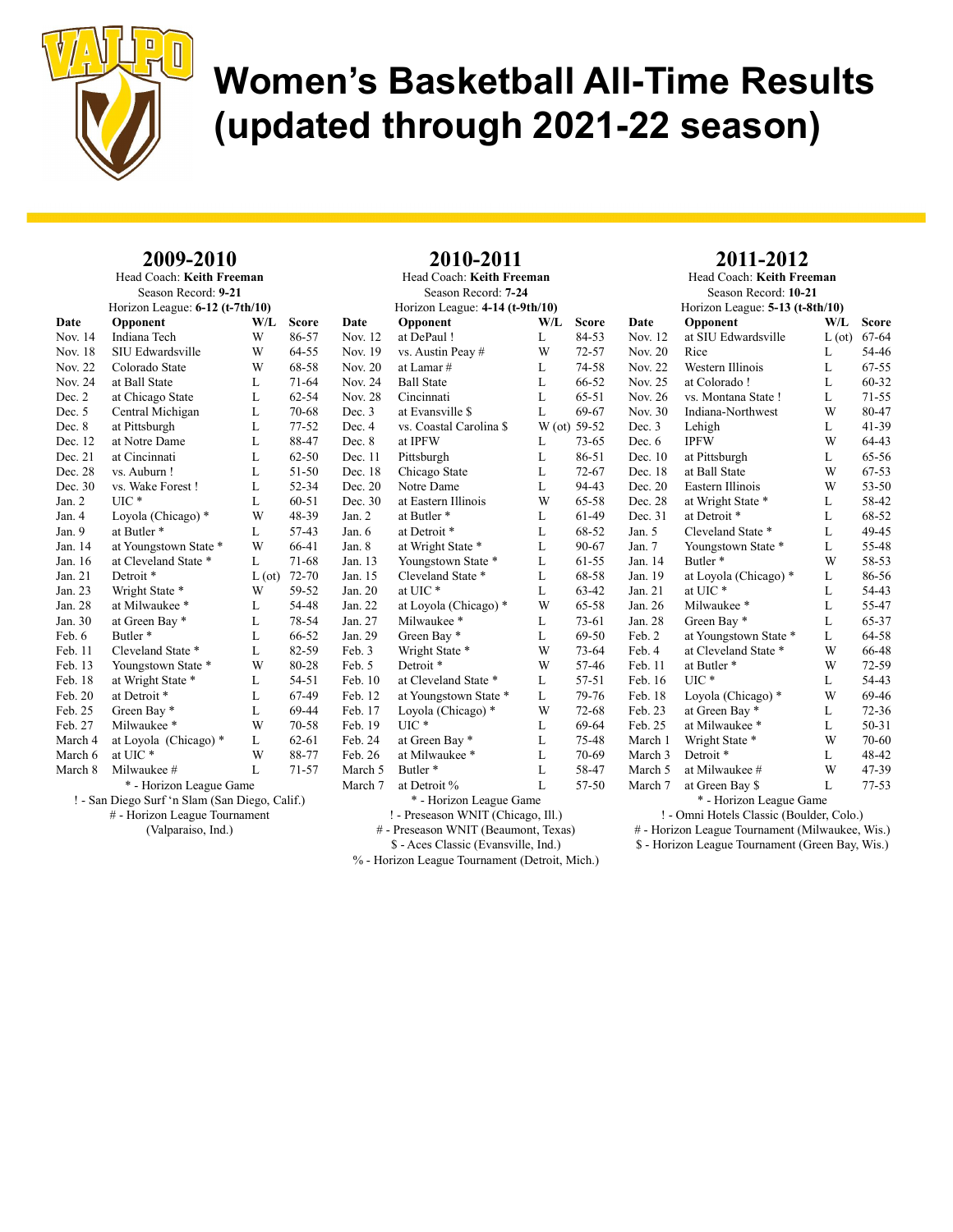

| 2012-2013                       |
|---------------------------------|
| <b>Head Coach: Tracey Dorow</b> |

|                | Season Record: 11-20<br>Horizon League: 5-11 (t-6th/9) |               |       |                |
|----------------|--------------------------------------------------------|---------------|-------|----------------|
| Date           | Opponent                                               | $W/I$ .       | Score | D:             |
| Nov. 9         | Indiana                                                | W             | 64-52 | N              |
| Nov. 14        | Purdue Calumet                                         | W             | 76-59 | N              |
| Nov. 17        | at IUPUI                                               | L             | 75-69 | N <sub>0</sub> |
| Nov. 19        | at Butler                                              | L             | 69-55 | N <sub>0</sub> |
| Nov. 23        | at $\#4/4$ Duke                                        | L             | 90-45 | N              |
| <b>Nov. 27</b> | at Western Illinois                                    | L             | 69-55 | N              |
| Dec. 1         | Saint Louis                                            | L             | 53-47 | D              |
| Dec. 4         | at IPFW                                                | W             | 82-73 | D              |
| Dec. 8         | at #8/8 Louisville                                     | L             | 96-40 | D              |
| Dec. 19        | at Western Michigan                                    | L             | 70-69 | D              |
| Dec. 20        | at Michigan                                            | L             | 73-32 | D              |
| Dec. 29        | <b>Ball State</b>                                      | W             | 58-53 | D              |
| Jan. 5         | Northern Illinois                                      | W             | 54-49 | Ja             |
| Jan. 12        | Youngstown State *                                     | W             | 67-59 | Ja             |
| Jan. 16        | Loyola *                                               | L             | 52-44 | Ja             |
| Jan. 19        | at UIC*                                                | L             | 82-75 | Ja             |
| Jan. 24        | at Milwaukee*                                          | W             | 84-72 | Ja             |
| Jan. 26        | #RV/RV Green Bay *                                     | L             | 78-55 | Ja             |
| Jan. 31        | at Wright State *                                      | L             | 67-66 | Ja             |
| Feb. 2         | Cleveland State *                                      | $W(\sigma t)$ | 92-84 | Fe             |
| Feb. 9         | at Detroit *                                           | L             | 70-61 | Fe             |
| Feb. 13        | at Loyola *                                            | L             | 68-58 | Fe             |
| Feb. 16        | UIC*                                                   | W             | 88-62 | Fe             |
| Feb. 21        | Milwaukee*                                             | L             | 75-71 | Fe             |
| Feb. 23        | at #25/RV Green Bay *                                  | L             | 80-38 | Fe             |
| Feb. 28        | Wright State *                                         | $L(\sigma t)$ | 83-78 | Fe             |
| March 2        | at Cleveland State *                                   | L             | 58-54 | М              |
| March 4        | at Youngstown State *                                  | L             | 72-50 | M              |
| March 9        | Detroit <sup>*</sup>                                   | W             | 73-53 | M              |
| March 11       | UIC!                                                   | W             | 67-57 | M              |
| March 13       | at $\#20/20$ Green Bay !                               | L             | 80-59 | M              |
|                | * - Horizon League game                                |               |       |                |
|                | ! - Horizon League Championship (Campus sites)         |               |       |                |

|                                | Season Record: 6-25                        |                |              |  |  |  |  |  |
|--------------------------------|--------------------------------------------|----------------|--------------|--|--|--|--|--|
| Horizon League: 3-13 (t-8th/9) |                                            |                |              |  |  |  |  |  |
| Date                           | Opponent                                   | W/L            | <b>Score</b> |  |  |  |  |  |
| Nov. 10                        | at Saint Louis                             | L              | 78-56        |  |  |  |  |  |
| Nov. 12                        | at Illinois                                | L              | 87-59        |  |  |  |  |  |
| Nov. 16                        | at #6 Notre Dame                           | L              | 96-46        |  |  |  |  |  |
| <b>Nov. 21</b>                 | <b>IUPUI</b>                               | L              | 84-51        |  |  |  |  |  |
| Nov. 24                        | at Tennessee Tech                          | L              | 84-78        |  |  |  |  |  |
| Nov. 29                        | at Florida International!                  | L              | 65-47        |  |  |  |  |  |
| Dec. 1                         | vs. Montana State !                        | $L(\text{ot})$ | 96-85        |  |  |  |  |  |
| Dec. 6                         | vs. Chicago State #                        | W              | 74-50        |  |  |  |  |  |
| Dec. 7                         | at Toledo#                                 | W              | 63-61        |  |  |  |  |  |
| Dec. 13                        | Butler                                     | L              | 65-50        |  |  |  |  |  |
| Dec. 29                        | Western Michigan                           | L              | $72 - 50$    |  |  |  |  |  |
| Dec. 31                        | South Dakota                               | L              | 81-70        |  |  |  |  |  |
| Jan. 4                         | at Tulsa                                   | L              | 84-70        |  |  |  |  |  |
| Jan. 9                         | Youngstown State *                         | L              | 62-49        |  |  |  |  |  |
| Jan. 15                        | at Oakland*                                | L              | 88-55        |  |  |  |  |  |
| Jan. 18                        | Wright State *                             | L              | 79-65        |  |  |  |  |  |
| Jan. 21                        | at UIC*                                    | L              | 69-51        |  |  |  |  |  |
| Jan. 23                        | Detroit <sup>*</sup>                       | W              | 85-44        |  |  |  |  |  |
| Jan. 27                        | Cleveland State *                          | L              | 76-66        |  |  |  |  |  |
| Feb. 1                         | at Milwaukee *                             | L              | 85-80        |  |  |  |  |  |
| Feb. 3                         | at Green Bay *                             | L              | 70-42        |  |  |  |  |  |
| Feb. 10                        | $UIC*$                                     | L              | 82-73        |  |  |  |  |  |
| Feb. 13                        | at Cleveland State *                       | L              | 82-74        |  |  |  |  |  |
| Feb. 15                        | at Youngstown State *                      | L              | 84-56        |  |  |  |  |  |
| Feb. 22                        | Oakland*                                   | W              | 84-70        |  |  |  |  |  |
| Feb. 26                        | at Detroit *                               | L              | 81-79        |  |  |  |  |  |
| March 1                        | Green Bay*                                 | L              | 53-49        |  |  |  |  |  |
| March 5                        | Milwaukee*                                 | W              | 94-80        |  |  |  |  |  |
| March 8                        | at Wright State *                          | L              | 101-80       |  |  |  |  |  |
| March 10                       | at Detroit \$                              | W              | 76-69        |  |  |  |  |  |
| March 12                       | at Green Bay \$                            | L              | $72 - 55$    |  |  |  |  |  |
|                                | * - Horizon League game                    |                |              |  |  |  |  |  |
|                                | ! - FIU Thanksgiving Classic (Miami, Fla.) |                |              |  |  |  |  |  |
|                                |                                            |                |              |  |  |  |  |  |

2013-2014 Head Coach: Tracey Dorow

#### 2014-2015 Head Coach: Tracey Dorow

Season Record: 6-24 Horizon League: 2-14 (9th/9) Date Opponent W/L Score

Nov. 14 Butler W 91-57<br>Nov. 18 at Indiana L 81-49 Nov. 18 at Indiana L 81-49<br>Nov. 20 at Northern Illinois W 65-50 at Northern Illinois Nov. 22 Tennessee Tech W 79-63 Nov. 25 at Akron L 100-65 Nov. 30 #12 Louisville L 86-59 Dec. 3 at Miami (OH) L 82-59 Dec. 6 Tulsa L 87-63 Dec. 9 at South Dakota L 81-62 Dec. 13 Illinois L 80-58 Dec. 20 at SIU-Edwardsville L 77-65 Dec. 30 Purdue-Calumet W 109-81 Jan. 3 Stetson L 73-62<br>Jan. 8 at Cleveland State \* L 69-62 Jan. 8 at Cleveland State \* L 69-62<br>Jan. 10 UIC \* L 86-56 Jan. 10 UIC \* L Jan. 15 Oakland \* L 71-54 Jan. 17 Wright State \* L 80-62 Jan. 21 at Milwaukee \* L 90-79<br>
Jan. 27 at UIC \* L 60-42 at UIC  $*$  L Jan. 29 Green Bay \* L 67-52 Feb. 5 at Detroit \* W 74-68<br>Feb. 7 at Wright State \* L 95-66

Mar. 9 at Milwaukee ! L 77-64 \* - Horizon League game ! - Horizon League Championship (Campus sites)

Feb. 7 at Wright State \* L 95-66<br>Feb. 12 Milwaukee \* W 69-56

Feb. 19 at Green Bay \* L 87-45 Feb. 21 Youngstown State \* L 87-69 Feb. 25 Cleveland State \* L 77-70 Feb. 28 Detroit \* L 78-57 Mar. 5 at Oakland  $*$  L 70-55 Mar. 7 at Youngstown State \* L 80-57

Milwaukee \*

# - Toledo Invite (Toledo, Ohio)

\$ - Horizon League Championship (Campus sites)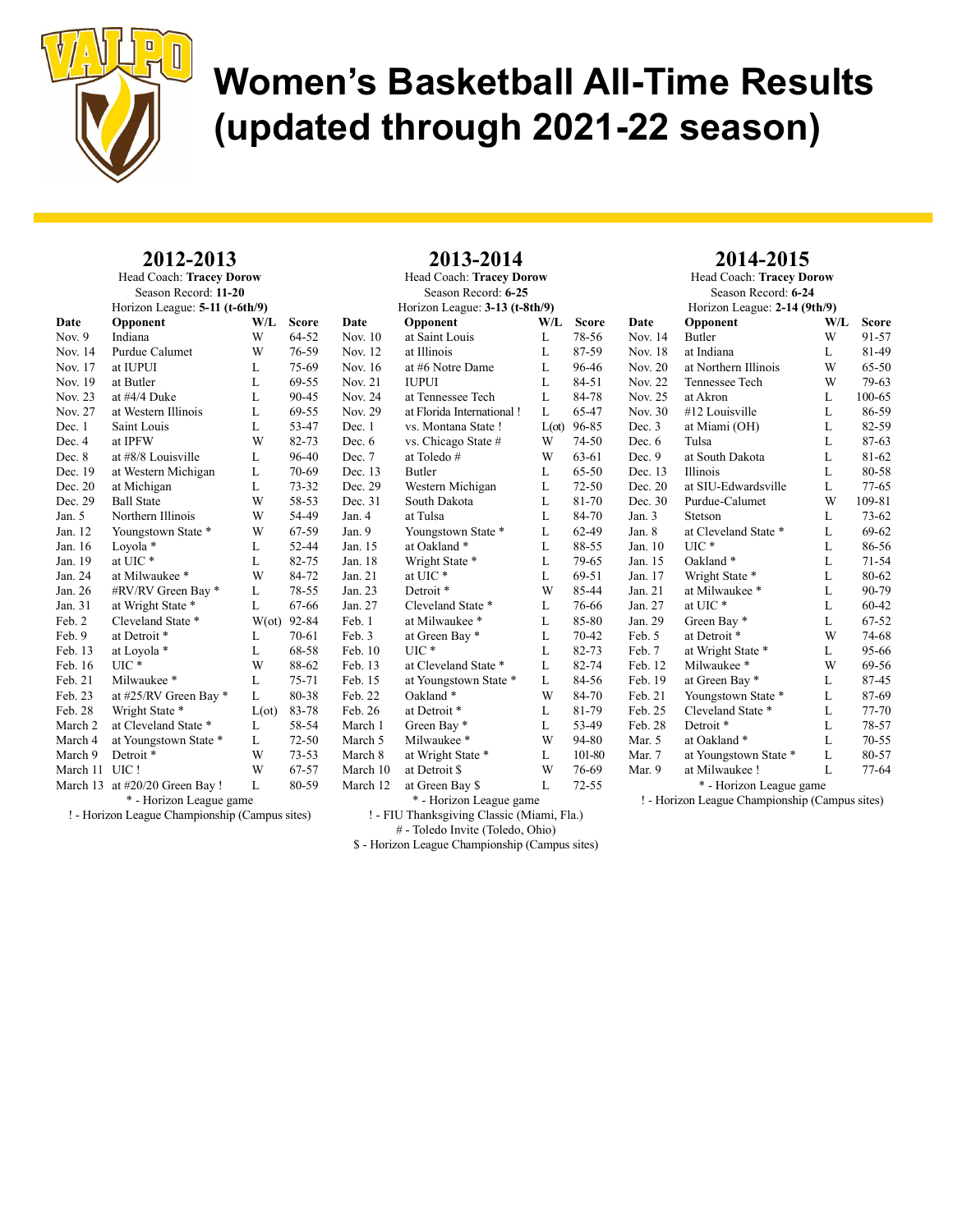

| 2015-2016<br>Head Coach: Tracey Dorow<br>Season Record: 10-21 |                                 |               |                     | 2016-2017<br>Head Coach: Tracey Dorow<br>Season Record: 10-21 |                                   |        |                | 2017-2018<br>Head Coach: Tracey Dorow<br>Season Record: 13-18<br>Missouri Valley Conference: 5-13 (t-8th/10) |                                     |        |                |
|---------------------------------------------------------------|---------------------------------|---------------|---------------------|---------------------------------------------------------------|-----------------------------------|--------|----------------|--------------------------------------------------------------------------------------------------------------|-------------------------------------|--------|----------------|
|                                                               | Horizon League: $5-13$ (9th/10) |               |                     |                                                               | Horizon League: 4-14 (9th/10)     |        |                |                                                                                                              |                                     |        |                |
| Date                                                          | Opponent                        | W/L           | <b>Score</b>        | Date                                                          | Opponent                          | W/L    | <b>Score</b>   | Date                                                                                                         | Opponent                            | W/L    | <b>Score</b>   |
| Nov. 13<br>Nov. 23                                            | at Butler                       | L             | $72 - 53$<br>110-54 | Nov. 12<br>Nov. 16                                            | at Stetson                        | L<br>W | 87-75<br>53-51 | Nov. 16                                                                                                      | IU Kokomo                           | W      | 81-47<br>77-68 |
| Nov. 27                                                       | #3 Notre Dame                   | L<br>L        | 76-60               | Nov. 19                                                       | at Chicago State                  |        | $77 - 56$      | Nov. 21<br>Nov. 25                                                                                           | at Miami (OH)                       | L<br>W | 80-75          |
|                                                               | at San Diego ^                  |               |                     |                                                               | at Illinois State                 | L<br>W |                |                                                                                                              | Grand Canyon                        |        |                |
| Nov. 28                                                       | vs. Northern Colorado ^         | L             | $77-63$             | Nov. 21                                                       | <b>IU Kokomo</b>                  |        | 102-47         | Nov. 28                                                                                                      | at Bowling Green                    | L      | 90-77          |
| Dec. 2                                                        | Miami (OH)                      | L             | 75-72               | Nov. 25                                                       | Liberty                           | W      | 70-68          | Dec. 2                                                                                                       | at Liberty                          | L      | 61-40          |
| Dec. 5                                                        | at Louisville                   | L             | 75-42               | Nov. 30                                                       | Evansville                        | L      | $70 - 65$      | Dec. 3                                                                                                       | at Longwood                         | W      | 81-68          |
| Dec. 7                                                        | Cardinal Stritch                | W             | $63 - 62$           | Dec. 3                                                        | Eastern Illinois                  | W      | 73-68          | Dec. 8                                                                                                       | at Purdue                           | L      | 95-49          |
| Dec. 9                                                        | Akron                           | L             | 85-74               | Dec. 4                                                        | at $\#1/1$ Notre Dame             | L      | 114-54         | Dec. 10                                                                                                      | Chicago State                       | W      | $71-60$        |
| Dec. 12                                                       | <b>IU-Northwest</b>             | W             | 79-57               | Dec. 10                                                       | Grace                             | W      | 71-49          | Dec. 15                                                                                                      | <b>IU</b> Northwest                 | W      | 99-59          |
| Dec. 19                                                       | SIU-Edwardsville                | W             | 69-56               | Dec. 11                                                       | at Indiana                        | L      | 87-58          | Dec. 18                                                                                                      | at Eastern Illinois                 | W      | 76-67          |
| Dec. 21                                                       | IU-Kokomo                       | W             | 88-22               | Dec. 19                                                       | <b>Bradley</b>                    | L      | 67-56          | Dec. 21                                                                                                      | Fort Wayne                          | W      | 68-50          |
| Dec. 30                                                       | at Northern Kentucky *          | W             | 61-60               | Dec. 29                                                       | at Detroit Mercy *                | L      | 85-60          | Dec. 29                                                                                                      | at Drake *                          | L      | 86-50          |
| Jan. 1                                                        | at Wright State *               | L             | 80-63               | Dec. 31                                                       | at Oakland *                      | L      | 104-63         | Dec. 31                                                                                                      | at UNI <sup>*</sup>                 | L      | 77-56          |
| Jan. 7                                                        | Detroit *                       | L             | 72-66               | Jan. 5                                                        | Green Bay*                        | L      | 75-36          | Jan. $5$                                                                                                     | Illinois State *                    | W      | 56-50          |
| Jan. 9                                                        | Oakland*                        | W             | 81-66               | Jan. 7                                                        | Milwaukee*                        | L      | 85-74          | Jan. 7                                                                                                       | Bradley*                            | L      | 88-69          |
| Jan. 14                                                       | at #RV Green Bay *              | L             | 81-42               | Jan. 12                                                       | at Cleveland State *              | L      | 71-60          | Jan. 12                                                                                                      | Loyola *                            | W      | 76-60          |
| Jan. 16                                                       | at Milwaukee*                   | L             | 82-60               | Jan. 14                                                       | at Youngstown State *             | L      | 76-70          | Jan. 19                                                                                                      | at Missouri State *                 | L      | 83-60          |
| Jan. 21                                                       | Cleveland State *               | W             | 66-59               | Jan. 17                                                       | at RV/#25 Green Bay *             | L      | 56-35          | Jan. 21                                                                                                      | at Southern Illinois *              | L      | 74-63          |
| Jan. 23                                                       | Youngstown State *              | W             | 65-60               | Jan. 20                                                       | Northern Kentucky <sup>*</sup>    | L      | $70 - 55$      | Jan. 26                                                                                                      | Evansville *                        | W      | 101-59         |
| Jan. 30                                                       | $\text{UIC}$ *                  | L             | 54-50               | Jan. 22                                                       | Wright State *                    | L      | $65 - 52$      | Jan. 28                                                                                                      | Indiana State *                     | L      | 67-54          |
| Feb. 4                                                        | Wright State *                  | L             | 65-54               | Jan. 28                                                       | at UIC*                           | L      | 74-60          | Feb. 2                                                                                                       | at Bradley*                         | L      | 69-58          |
| Feb. 6                                                        | Northern Kentucky <sup>*</sup>  | L             | 68-50               | Feb. 2                                                        | Youngstown State *                | W      | $77-60$        | Feb. 4                                                                                                       | at Illiniois State *                | L      | 63-55          |
| Feb. 11                                                       | at Oakland *                    | L             | 87-77               | Feb. 4                                                        | Cleveland State *                 | L      | 66-62          | Feb. 11                                                                                                      | at Loyola *                         | W      | $63 - 53$      |
| Feb. 13                                                       | at Detroit *                    | L             | 85-65               | Feb. 9                                                        | at Wright State *                 | L      | 63-48          | Feb. 16                                                                                                      | Southern Illinois *                 |        | $L(2ot) 88-86$ |
| Feb. 18                                                       | Milwaukee*                      | L             | 70-60               | Feb. 11                                                       | at Northern Kentucky <sup>*</sup> | W      | $41 - 32$      | Feb. 18                                                                                                      | Missouri State *                    | L      | 66-60          |
| Feb. 20                                                       | Green Bay*                      | L             | $71 - 35$           | Feb. 16                                                       | Oakland*                          | L      | 98-60          | Feb. 23                                                                                                      | at Indiana State *                  | L      | 64-46          |
| Feb. 26                                                       | at Yonngstown State *           | L             | 87-66               | Feb. 18                                                       | Detroit Mercy <sup>*</sup>        | W      | $57 - 55$      | Feb. 25                                                                                                      | at Evansville *                     | W      | 67-54          |
| Feb. 29                                                       | at Cleveland State *            | L             | $72 - 65$           | Feb. 20                                                       | at Milwaukee *                    | L      | 80-64          | March 1                                                                                                      | $UNI*$                              | L      | 76-53          |
| Mar. 5                                                        | at UIC*                         | W             | 80-74               | Feb. 25                                                       | $\mathrm{UIC}$ *                  | W      | $72 - 63$      | March 3                                                                                                      | Drake *                             | L      | 85-53          |
| Mar. 10                                                       | vs. Detroit !                   | $W(\alpha t)$ | 94-91               | March 3                                                       | vs. Youngstown State !            | W      | 79-62          | March 8                                                                                                      | vs. Loyola !                        | W      | 63-46          |
| Mar. 11                                                       | vs. Northern Kentucky !         | L             | $76 - 53$           | March 4                                                       | vs. Green Bay!                    | L      | 89-60          | March 9                                                                                                      | vs. Drake !                         | L      | 89-40          |
|                                                               | * - Horizon League game         |               |                     |                                                               | * - Horizon League game           |        |                |                                                                                                              | * - Missouri Valley Conference game |        |                |

^ - USD-Courtyard San Diego Central Classic

! - Horizon League Championship (Green Bay, Wis.)

! - Horizon League Championship (Detroit, Mich.)

L 89-40 ey Conference game

! - MVC Tournament (Moline, Ill.)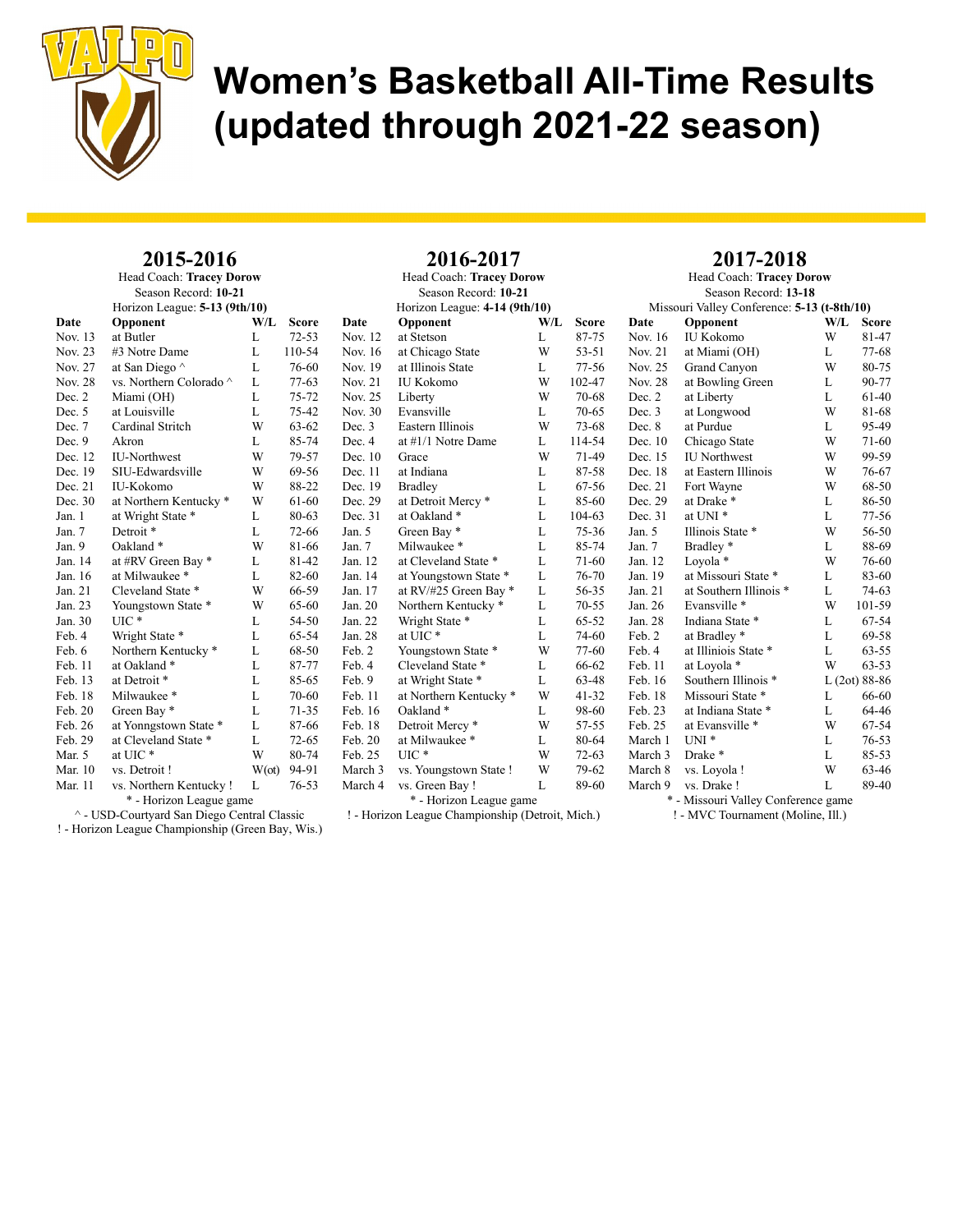

### 2018-2019

Head Coach: Mary Evans Season Record: 8-24

| Missouri Valley Conference: 3-15 (9th/10) |                           |        |              |  |  |  |  |  |
|-------------------------------------------|---------------------------|--------|--------------|--|--|--|--|--|
| Date                                      | Opponent                  | W/L    | <b>Score</b> |  |  |  |  |  |
| Nov. 7                                    | at UIC                    | L      | $75 - 65$    |  |  |  |  |  |
| Nov. 11                                   | North Dakota              | L      | $62 - 56$    |  |  |  |  |  |
| Nov. 14                                   | at Illinois               | L      | $73 - 54$    |  |  |  |  |  |
| Nov. 16                                   | at Morehead State!        | L      | 68-62        |  |  |  |  |  |
| Nov. 17                                   | vs. St. Francis Brooklyn! | W      | 78-76        |  |  |  |  |  |
| Nov. 26                                   | Toledo                    | L      | 65-59        |  |  |  |  |  |
| Nov. 29                                   | at Chicago State #        | W      | 76-70        |  |  |  |  |  |
| Dec. 2                                    | Eastern Illinois          | W      | 62-60        |  |  |  |  |  |
| Dec. 8                                    | Miami (Ohio)              | L      | 68-47        |  |  |  |  |  |
| Dec. 16                                   | North Dakota State        | L      | 51-48        |  |  |  |  |  |
| Dec. 19                                   | at Purdue Fort Wayne      | W      | 68-64        |  |  |  |  |  |
| Dec. 21                                   | <b>Bowling Green</b>      | L      | 79-72        |  |  |  |  |  |
| Jan. 6                                    | at Loyola *               | L      | 80-54        |  |  |  |  |  |
| Jan. 11                                   | at UNI <sup>*</sup>       | L      | $71 - 52$    |  |  |  |  |  |
| Jan. 13                                   | at Drake *                | L      | 84-53        |  |  |  |  |  |
| Jan. 18                                   | Indiana State *           | L (ot) | 86-82        |  |  |  |  |  |
| Jan. 20                                   | Evansville *              | W      | 93-49        |  |  |  |  |  |
| Jan. 25                                   | at Southern Illinois *    | L      | 87-65        |  |  |  |  |  |
| Jan. 27                                   | at Missouri State *       | L      | 108-63       |  |  |  |  |  |
| Feb. 1                                    | Bradley*                  | W      | 76-73        |  |  |  |  |  |
| Feb. 3                                    | Illinois State *          | L      | $70 - 67$    |  |  |  |  |  |
| Feb. 8                                    | Drake*                    | L      | 88-62        |  |  |  |  |  |
| Feb. 10                                   | $UNI*$                    | L      | 64-56        |  |  |  |  |  |
| Feb. 15                                   | at Evansville *           | L      | 77-65        |  |  |  |  |  |
| Feb. 17                                   | at Indiana State *        | L      | 67-59        |  |  |  |  |  |
| Feb. 22                                   | Missouri State *          | L      | 77-58        |  |  |  |  |  |
| Feb. 24                                   | Southern Illinois *       | L      | 58-47        |  |  |  |  |  |
| Feb. 28                                   | at Bradley *              | L      | 87-76        |  |  |  |  |  |
| March 3                                   | at Illinois State *       | L      | $74 - 53$    |  |  |  |  |  |
| March 9                                   | Loyola *                  | W      | 81-74        |  |  |  |  |  |
| March 14                                  | vs. Indiana State \$      | W      | 79-77        |  |  |  |  |  |
| March 15                                  | vs. #21/21 Drake \$       | L      | 86-58        |  |  |  |  |  |
|                                           |                           |        |              |  |  |  |  |  |

\* - Missouri Valley Conference game

! - Vinewood Farm Classic (Morehead, Ky.)

# - Campus site game; part of Vinewood Farm Classic \$ - MVC Tournament (Moline, Ill.)

Season Record: 17-12 Missouri Valley Conference: 9-9 (6th/10) Date Opponent W/L Score Nov. 10 vs. Ohio State ! L 89-38 Nov. 15 at North Dakota State W 66-54<br>Nov. 17 at North Dakota L 65-63 at North Dakota L Nov. 21 at Northwestern L 69-48 Nov. 24 Bowling Green W (ot) 95-90 Nov. 27 at Toledo W 61-54 Dec. 5 at Detroit Mercy W 77-58 Dec. 15 UIC W 63-37 Dec. 17 Morehead State W 55-53 Dec. 28 Chicago State W 95-49 Dec. 30 at Eastern Illinois W 78-66 Jan. 3 Southern Illinois \* L 67-51 Jan. 5 #21/19 Missouri State \* L 81-68<br>Jan. 10 at Indiana State \* W 75-56 Jan. 10 at Indiana State \* W 75-56<br>Jan. 12 at Evansville \* W 88-66 at Evansville \* Jan. 17 Illinois State \* L 72-60 Jan. 19 Bradley \* L 75-61 Jan. 24 Loyola \* W 66-64 at Drake \* L 87-66<br>at UNI \* L 77-70 Feb. 2 at UNI  $*$  L Feb. 6 Evansville \* W 72-54<br>Feb. 8 Indiana State \* W 61-45 Feb. 8 Indiana State \* W 61-45<br>Feb. 14 at Bradley \* L 90-69 at Bradley \* Feb. 16 at Illinois State \* W 78-70<br>Feb. 22 at Lovola \* W 70-57 at Loyola  $*$  W 70-57 Feb. 28 UNI \* W 72-69<br>March 1 Drake \* L 83-79 March 1 Drake \* L 83-79 March 5 at  $\#23/21$  Missouri State \* L 85-70 March 7 at Southern Illinois \* W 69-58 \* - Missouri Valley Conference game ! - Ohio Basketball Hall of Fame Classic (Springfield, Ohio)

2019-2020 Head Coach: Mary Evans

- Missouri Valley Conference Tournament canceled due to COVID-19 pandemic; Valpo had accepted Women's Basketball Invitational berth, but WBI was canceled as well

### 2020-2021

| Head Coach: Mary Evans                   |                                               |               |           |  |  |  |  |  |  |
|------------------------------------------|-----------------------------------------------|---------------|-----------|--|--|--|--|--|--|
| Season Record: 12-13                     |                                               |               |           |  |  |  |  |  |  |
| Missouri Valley Conference: 7-9 (7th/10) |                                               |               |           |  |  |  |  |  |  |
| Date                                     | Opponent                                      | W/L           | Score     |  |  |  |  |  |  |
| <b>Nov. 29</b>                           | at Bowling Green                              | L             | 70-60     |  |  |  |  |  |  |
| Dec. 2                                   | at Illinois                                   | W             | $62 - 59$ |  |  |  |  |  |  |
| Dec. 6                                   | at Purdue                                     | W             | 52-47     |  |  |  |  |  |  |
| Dec. 8                                   | at Miami (Ohio)                               | L             | 67-49     |  |  |  |  |  |  |
| Dec. 12                                  | Western Michigan                              | W             | $75-51$   |  |  |  |  |  |  |
| Dec. 16                                  | Xavier                                        | W             | 88-83     |  |  |  |  |  |  |
| Dec. 20                                  | at Wisconsin                                  | $L(\sigma t)$ | 89-82     |  |  |  |  |  |  |
| Jan. 7                                   | $UNI*$                                        | W             | 63-56     |  |  |  |  |  |  |
| Jan. 8                                   | $UNI^*$                                       | L             | 79-71     |  |  |  |  |  |  |
| Jan. 14                                  | at Illinois State                             | $L(\sigma t)$ | 81-75     |  |  |  |  |  |  |
| Jan. 15                                  | at Illinois State *                           | W             | 75-58     |  |  |  |  |  |  |
| Jan. 19                                  | Loyola *                                      | L             | 53-36     |  |  |  |  |  |  |
| Jan. 30                                  | #RV/25 Missouri State *                       | L             | 61-51     |  |  |  |  |  |  |
| Jan. 31                                  | #RV/25 Missouri State *                       | L             | 74-73     |  |  |  |  |  |  |
| Feb. 4                                   | Bradley*                                      | W             | 71-66     |  |  |  |  |  |  |
| Feb. 5                                   | Bradley <sup>*</sup>                          | L             | 61-51     |  |  |  |  |  |  |
| Feb. 19                                  | Evansville *                                  | L             | 57-43     |  |  |  |  |  |  |
| Feb. 20                                  | Evansville *                                  | W             | 71-56     |  |  |  |  |  |  |
| Feb. 24                                  | at Loyola *                                   | W             | 57-55     |  |  |  |  |  |  |
| Feb. 27                                  | at Southern Illinois *                        | W             | 75-64     |  |  |  |  |  |  |
| Feb. 28                                  | at Southern Illinois *                        | W (ot)        | $70-63$   |  |  |  |  |  |  |
| March 5                                  | at Drake *                                    | L             | $77 - 67$ |  |  |  |  |  |  |
| March 6                                  | at Drake *                                    | $L(\sigma t)$ | 71-66     |  |  |  |  |  |  |
|                                          | March 11 vs. Evansville !                     | W             | 65-52     |  |  |  |  |  |  |
|                                          | March 12 vs. Drake!                           | L             | $71-60$   |  |  |  |  |  |  |
| $\mathbf{r}$                             | $M_{2222}$ $M_0$ $11_{22}$ $C_{21}$ $C_{222}$ |               |           |  |  |  |  |  |  |

\* - Missouri Valley Conference game

! - MVC Tournament (Moline, Ill.)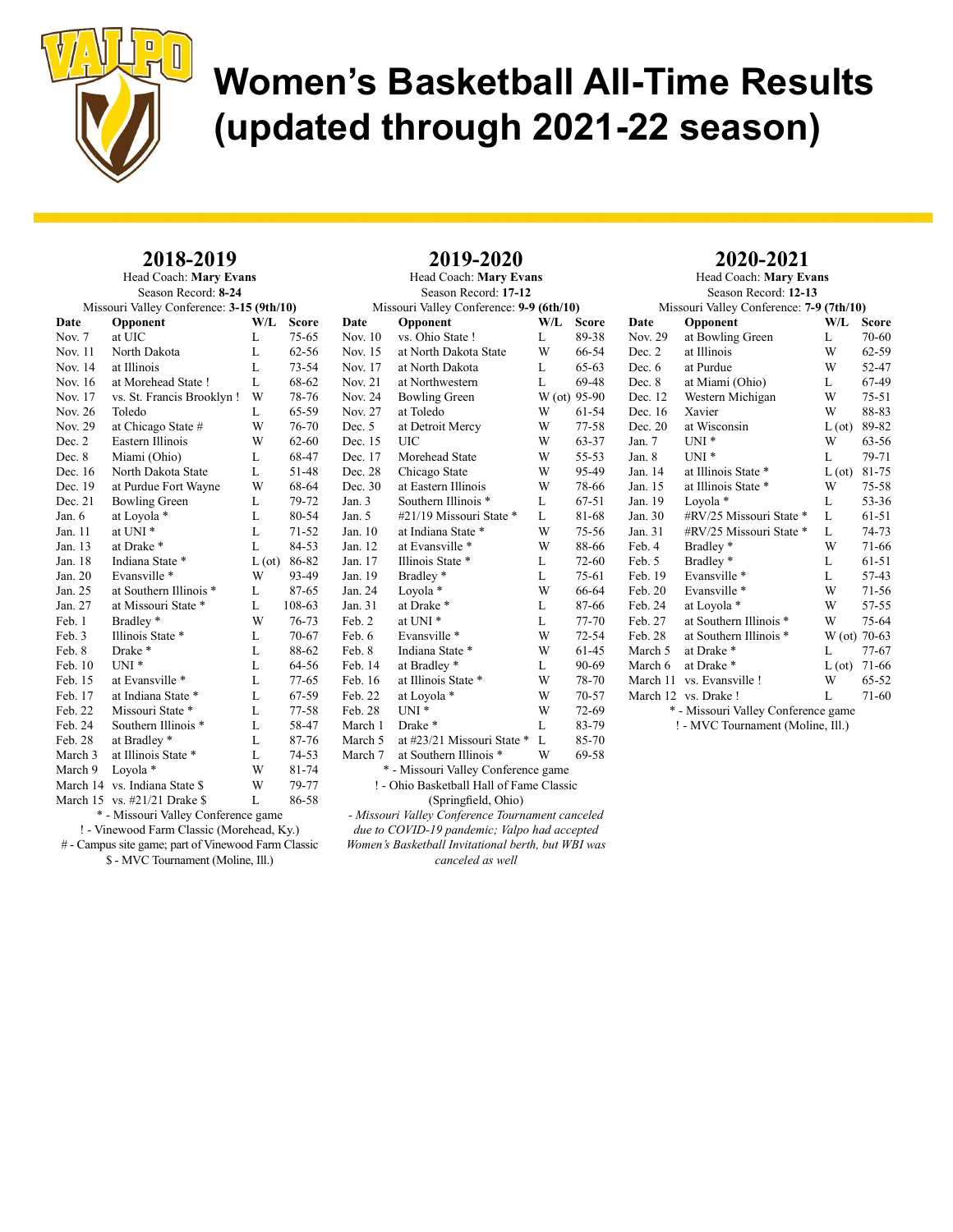

#### 2021-2022 Head Coach: Mary Evans

| Season Record: 11-18                       |                             |        |           |  |  |  |  |  |
|--------------------------------------------|-----------------------------|--------|-----------|--|--|--|--|--|
| Missouri Valley Conference: 9-9 (t-6th/10) |                             |        |           |  |  |  |  |  |
| Date                                       | Opponent                    | W/L    | Score     |  |  |  |  |  |
| Nov. 10                                    | Miami (Ohio)                | L      | 85-60     |  |  |  |  |  |
| Nov. 14                                    | Central Michigan            | L      | 65-61     |  |  |  |  |  |
| Nov. 16                                    | at #RV/RV Michigan State    | L      | $73 - 62$ |  |  |  |  |  |
| <b>Nov. 21</b>                             | at Xavier                   | L      | 70-49     |  |  |  |  |  |
| Nov. 23                                    | at UIC                      | L      | 68-64     |  |  |  |  |  |
| Nov. 29                                    | at Western Michigan         | L      | 69-54     |  |  |  |  |  |
| Dec. 5                                     | at Bowling Green            | L      | 69-53     |  |  |  |  |  |
| Dec. 8                                     | #22/23 Notre Dame           | L      | $73 - 56$ |  |  |  |  |  |
| Dec. 10                                    | at South Dakota             | L      | 51-31     |  |  |  |  |  |
| Dec. 19                                    | at Morehead State           | W      | 65-57     |  |  |  |  |  |
| Dec. 21                                    | Detroit Mercy               | W      | 69-57     |  |  |  |  |  |
| Dec. 31                                    | at Southern Illinois *      | L      | $62 - 52$ |  |  |  |  |  |
| Jan. 2                                     | at #RV/RV Missouri State *L |        | 74-62     |  |  |  |  |  |
| Jan. 7                                     | $UNI*$                      | W      | 60-58     |  |  |  |  |  |
| Jan. 9                                     | Drake *                     | W      | 71-61     |  |  |  |  |  |
| Jan. 13                                    | at Illinois State *         | L      | 65-49     |  |  |  |  |  |
| Jan. 15                                    | at Bradley *                | W      | 68-61     |  |  |  |  |  |
| Jan. 21                                    | Indiana State *             | L      | 85-65     |  |  |  |  |  |
| Jan. 23                                    | Evansville *                | W      | 74-62     |  |  |  |  |  |
| Jan. 28                                    | at Loyola *                 | L      | 62-48     |  |  |  |  |  |
| Feb. 4                                     | at Drake *                  | W      | $72 - 65$ |  |  |  |  |  |
| Feb. 6                                     | at UNI <sup>*</sup>         | L      | 68-38     |  |  |  |  |  |
| Feb. 10                                    | Bradley*                    | W      | 86-84     |  |  |  |  |  |
| Feb. 12                                    | Illinois State *            | L      | 85-80     |  |  |  |  |  |
| Feb. 18                                    | at Evansville *             | W (ot) | 75-70     |  |  |  |  |  |
| Feb. 20                                    | at Indiana State *          | W      | 74-69     |  |  |  |  |  |
| Feb. 25                                    | Loyola *                    | L      | 66-52     |  |  |  |  |  |
| March 3                                    | Missouri State *            | L      | 66-46     |  |  |  |  |  |
| March 5                                    | Southern Illinois *         | W      | 67-54     |  |  |  |  |  |
| March 11                                   | vs. UNI!                    | L      | 63-39     |  |  |  |  |  |
| * - Missouri Valley Conference game        |                             |        |           |  |  |  |  |  |

! - MVC Tournament (Moline, Ill.)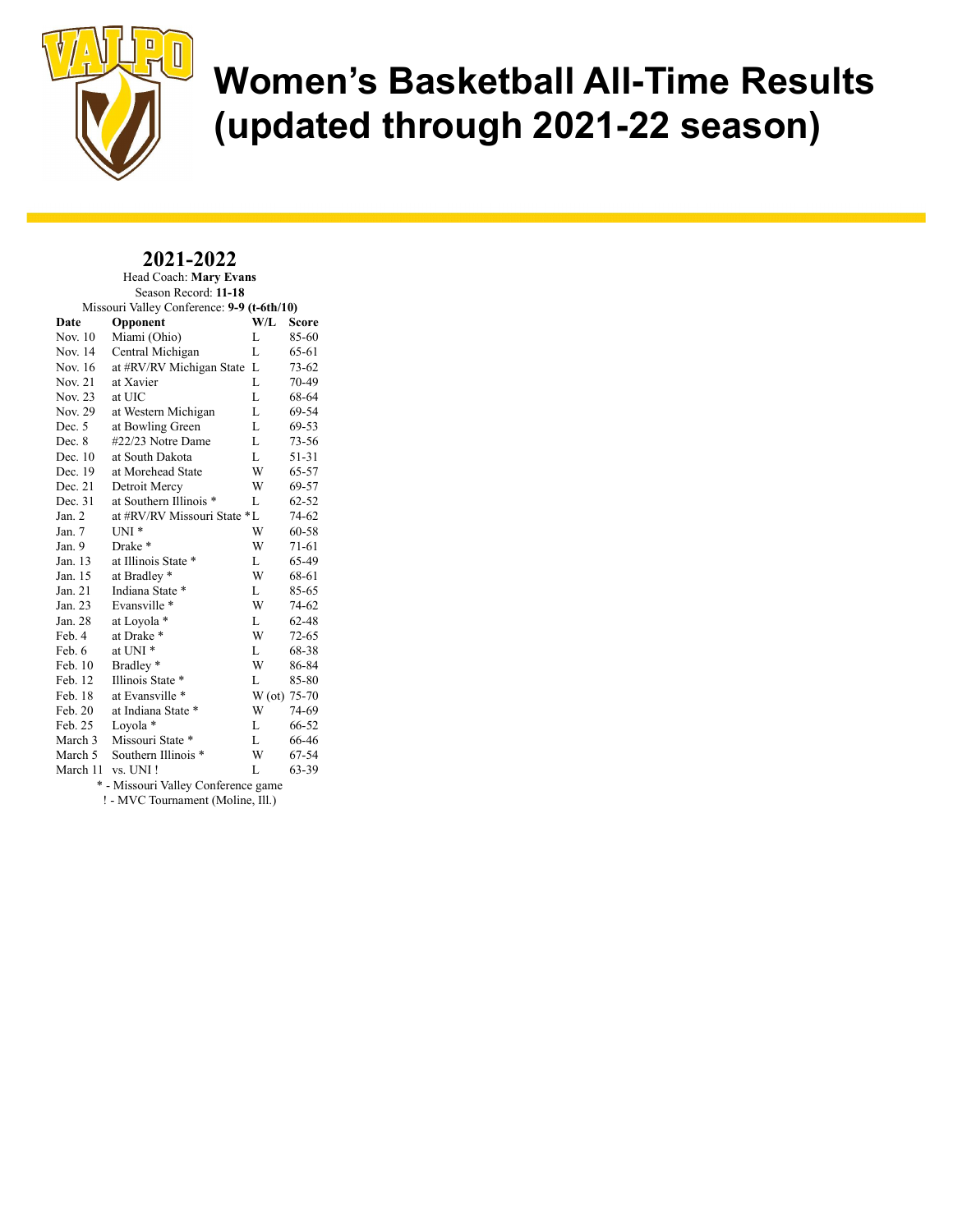

## All-Time vs. Ranked Opponents

| Northern Illinois<br>$22/-$<br>L 91-80<br>Feb. 13, 1993<br>16/19<br>Dec. 21, 1996<br>Notre Dame<br>L 75-56<br>$25/-$<br>Dec. 28, 1997<br>Arkansas<br>L $77-69$ (ot)<br>at Purdue<br>4/4<br>Nov. 25, 1998<br>$L92-51$<br>Nov. 23, 1999<br>at Purdue<br>20/19<br>$L$ 63-42<br>Dec. 29, 1999<br>at Notre Dame<br>10/8<br>L 88-63<br>6/5<br>Nov. 17, 2000<br>Notre Dame<br>L 71-46<br>Purdue<br>6/5<br>Dec. 6, 2000<br>L 89-59<br>at Notre Dame<br>15/14<br>Nov. 18, 2001<br>$L$ 42-35<br>Nov. 20, 2001<br>at Purdue<br>11/11<br>$\rm L$ 76-58<br>Nov. 27, 2002<br>at Texas Tech<br>12/11<br>L 81-46<br>Notre Dame<br>9/9<br>Dec. 4, 2002<br>L 74-68<br>at Purdue (NCAA Tournament)<br>Mar. 22, 2003<br>10/10<br>$L 66-51$<br>at Notre Dame<br>20/20<br>Nov. 21, 2003<br>L 74-57<br>Dec. 3, 2003<br>Purdue<br>7/10<br>L 68-57<br>8/9<br>Mar. 21, 2004<br>vs. Kansas State<br>$L$ 71-63<br>(Minneapolis, Minn., NCAA Tournament)<br>3/3<br>Nov. 30, 2004<br>Notre Dame<br>$L69-59$<br>Dec. 29, 2004<br>vs. DePaul (Hanover, N.H.)<br>19/18<br>L 75-49<br>Dec. 11, 2005<br>24/23<br>vs. Purdue (Fort Wayne, Ind.)<br>L 70-55<br>Dec. 28, 2005<br>at Notre Dame<br>12/11<br>L 58-50<br>at Notre Dame<br>Dec. 12, 2007<br>17/17<br>L 94-56<br>Purdue<br>21/23<br>Dec. 10, 2008<br>W 71-60<br>Notre Dame<br>8/8<br>Dec. 13, 2008<br>$L$ 63-55<br>Dec. 21, 2008<br>at South Dakota State<br>$-122$<br>L 74-58<br>Dec. 8, 2009<br>at Pittsburgh<br>15/15<br>L 77-52<br>3/4<br>Dec. 12, 2009<br>at Notre Dame<br>L 88-47<br>24/22<br>Jan. 30, 2010<br>at Green Bay<br>L 78-54<br>Dec. 20, 2010<br>17/16<br>Notre Dame<br>L 94-43<br>Jan. 29, 2011<br>22/16<br>$L69-50$<br>Green Bay<br>Feb. 24, 2011<br>at Green Bay<br>17/13<br>L 75-48<br>Jan. 28, 2012<br>Green Bay<br>12/9<br>$L$ 65-37<br>12/12<br>Feb. 23, 2012<br>at Green Bay<br>L 72-36<br>10/10<br>Mar. 7, 2012<br>at Green Bay<br>L 77-53<br>Nov. 23, 2012<br>4/4<br>at Duke<br>$L90-45$<br>8/8<br>Dec. 8, 2012<br>at Louisville<br>$L96-40$<br>$25/-$<br>Feb. 23, 2013<br>at Green Bay<br>L 80-38<br>20/20<br>March 13, 2013<br>at Green Bay<br>$L80-59$<br>at Notre Dame<br>6/6<br>Nov. 16, 2013<br>L 96-46<br>Nov. 30, 2014<br>Louisville<br>12/12<br>L 86-59<br>Nov. 23, 2015<br>3/3<br>L 110-54<br>Notre Dame<br>Dec. 4, 2016<br>at Notre Dame<br>1/1<br>L 114-54<br>RV/25<br>Jan. 17, 2017<br>at Green Bay<br>L 56-35<br>vs. Drake (Moline, Ill.)<br>March 15, 2019<br>21/21<br>L 86-58<br>Jan. 5, 2020<br>Missouri State<br>21/19<br>L 81-68<br>March 5, 2020<br>at Missouri State<br>23/21<br>L 85-70<br>Missouri State<br>Jan. 30, 2021<br>RV/25<br>L 61-51<br>Jan. 31, 2021<br>Missouri State<br>RV/25<br>L 74-73 | Date         | Opponent   | Rank (AP/Coaches) | <b>Result</b> |
|----------------------------------------------------------------------------------------------------------------------------------------------------------------------------------------------------------------------------------------------------------------------------------------------------------------------------------------------------------------------------------------------------------------------------------------------------------------------------------------------------------------------------------------------------------------------------------------------------------------------------------------------------------------------------------------------------------------------------------------------------------------------------------------------------------------------------------------------------------------------------------------------------------------------------------------------------------------------------------------------------------------------------------------------------------------------------------------------------------------------------------------------------------------------------------------------------------------------------------------------------------------------------------------------------------------------------------------------------------------------------------------------------------------------------------------------------------------------------------------------------------------------------------------------------------------------------------------------------------------------------------------------------------------------------------------------------------------------------------------------------------------------------------------------------------------------------------------------------------------------------------------------------------------------------------------------------------------------------------------------------------------------------------------------------------------------------------------------------------------------------------------------------------------------------------------------------------------------------------------------------------------------------------------------------------------------------------------------------------------------------------------------------------------------------------------------------------------------------------------------------------------------------------------------------------------------------------------------------------------------------------------------------------------------------|--------------|------------|-------------------|---------------|
|                                                                                                                                                                                                                                                                                                                                                                                                                                                                                                                                                                                                                                                                                                                                                                                                                                                                                                                                                                                                                                                                                                                                                                                                                                                                                                                                                                                                                                                                                                                                                                                                                                                                                                                                                                                                                                                                                                                                                                                                                                                                                                                                                                                                                                                                                                                                                                                                                                                                                                                                                                                                                                                                            |              |            |                   |               |
|                                                                                                                                                                                                                                                                                                                                                                                                                                                                                                                                                                                                                                                                                                                                                                                                                                                                                                                                                                                                                                                                                                                                                                                                                                                                                                                                                                                                                                                                                                                                                                                                                                                                                                                                                                                                                                                                                                                                                                                                                                                                                                                                                                                                                                                                                                                                                                                                                                                                                                                                                                                                                                                                            |              |            |                   |               |
|                                                                                                                                                                                                                                                                                                                                                                                                                                                                                                                                                                                                                                                                                                                                                                                                                                                                                                                                                                                                                                                                                                                                                                                                                                                                                                                                                                                                                                                                                                                                                                                                                                                                                                                                                                                                                                                                                                                                                                                                                                                                                                                                                                                                                                                                                                                                                                                                                                                                                                                                                                                                                                                                            |              |            |                   |               |
|                                                                                                                                                                                                                                                                                                                                                                                                                                                                                                                                                                                                                                                                                                                                                                                                                                                                                                                                                                                                                                                                                                                                                                                                                                                                                                                                                                                                                                                                                                                                                                                                                                                                                                                                                                                                                                                                                                                                                                                                                                                                                                                                                                                                                                                                                                                                                                                                                                                                                                                                                                                                                                                                            |              |            |                   |               |
|                                                                                                                                                                                                                                                                                                                                                                                                                                                                                                                                                                                                                                                                                                                                                                                                                                                                                                                                                                                                                                                                                                                                                                                                                                                                                                                                                                                                                                                                                                                                                                                                                                                                                                                                                                                                                                                                                                                                                                                                                                                                                                                                                                                                                                                                                                                                                                                                                                                                                                                                                                                                                                                                            |              |            |                   |               |
|                                                                                                                                                                                                                                                                                                                                                                                                                                                                                                                                                                                                                                                                                                                                                                                                                                                                                                                                                                                                                                                                                                                                                                                                                                                                                                                                                                                                                                                                                                                                                                                                                                                                                                                                                                                                                                                                                                                                                                                                                                                                                                                                                                                                                                                                                                                                                                                                                                                                                                                                                                                                                                                                            |              |            |                   |               |
|                                                                                                                                                                                                                                                                                                                                                                                                                                                                                                                                                                                                                                                                                                                                                                                                                                                                                                                                                                                                                                                                                                                                                                                                                                                                                                                                                                                                                                                                                                                                                                                                                                                                                                                                                                                                                                                                                                                                                                                                                                                                                                                                                                                                                                                                                                                                                                                                                                                                                                                                                                                                                                                                            |              |            |                   |               |
|                                                                                                                                                                                                                                                                                                                                                                                                                                                                                                                                                                                                                                                                                                                                                                                                                                                                                                                                                                                                                                                                                                                                                                                                                                                                                                                                                                                                                                                                                                                                                                                                                                                                                                                                                                                                                                                                                                                                                                                                                                                                                                                                                                                                                                                                                                                                                                                                                                                                                                                                                                                                                                                                            |              |            |                   |               |
|                                                                                                                                                                                                                                                                                                                                                                                                                                                                                                                                                                                                                                                                                                                                                                                                                                                                                                                                                                                                                                                                                                                                                                                                                                                                                                                                                                                                                                                                                                                                                                                                                                                                                                                                                                                                                                                                                                                                                                                                                                                                                                                                                                                                                                                                                                                                                                                                                                                                                                                                                                                                                                                                            |              |            |                   |               |
|                                                                                                                                                                                                                                                                                                                                                                                                                                                                                                                                                                                                                                                                                                                                                                                                                                                                                                                                                                                                                                                                                                                                                                                                                                                                                                                                                                                                                                                                                                                                                                                                                                                                                                                                                                                                                                                                                                                                                                                                                                                                                                                                                                                                                                                                                                                                                                                                                                                                                                                                                                                                                                                                            |              |            |                   |               |
|                                                                                                                                                                                                                                                                                                                                                                                                                                                                                                                                                                                                                                                                                                                                                                                                                                                                                                                                                                                                                                                                                                                                                                                                                                                                                                                                                                                                                                                                                                                                                                                                                                                                                                                                                                                                                                                                                                                                                                                                                                                                                                                                                                                                                                                                                                                                                                                                                                                                                                                                                                                                                                                                            |              |            |                   |               |
|                                                                                                                                                                                                                                                                                                                                                                                                                                                                                                                                                                                                                                                                                                                                                                                                                                                                                                                                                                                                                                                                                                                                                                                                                                                                                                                                                                                                                                                                                                                                                                                                                                                                                                                                                                                                                                                                                                                                                                                                                                                                                                                                                                                                                                                                                                                                                                                                                                                                                                                                                                                                                                                                            |              |            |                   |               |
|                                                                                                                                                                                                                                                                                                                                                                                                                                                                                                                                                                                                                                                                                                                                                                                                                                                                                                                                                                                                                                                                                                                                                                                                                                                                                                                                                                                                                                                                                                                                                                                                                                                                                                                                                                                                                                                                                                                                                                                                                                                                                                                                                                                                                                                                                                                                                                                                                                                                                                                                                                                                                                                                            |              |            |                   |               |
|                                                                                                                                                                                                                                                                                                                                                                                                                                                                                                                                                                                                                                                                                                                                                                                                                                                                                                                                                                                                                                                                                                                                                                                                                                                                                                                                                                                                                                                                                                                                                                                                                                                                                                                                                                                                                                                                                                                                                                                                                                                                                                                                                                                                                                                                                                                                                                                                                                                                                                                                                                                                                                                                            |              |            |                   |               |
|                                                                                                                                                                                                                                                                                                                                                                                                                                                                                                                                                                                                                                                                                                                                                                                                                                                                                                                                                                                                                                                                                                                                                                                                                                                                                                                                                                                                                                                                                                                                                                                                                                                                                                                                                                                                                                                                                                                                                                                                                                                                                                                                                                                                                                                                                                                                                                                                                                                                                                                                                                                                                                                                            |              |            |                   |               |
|                                                                                                                                                                                                                                                                                                                                                                                                                                                                                                                                                                                                                                                                                                                                                                                                                                                                                                                                                                                                                                                                                                                                                                                                                                                                                                                                                                                                                                                                                                                                                                                                                                                                                                                                                                                                                                                                                                                                                                                                                                                                                                                                                                                                                                                                                                                                                                                                                                                                                                                                                                                                                                                                            |              |            |                   |               |
|                                                                                                                                                                                                                                                                                                                                                                                                                                                                                                                                                                                                                                                                                                                                                                                                                                                                                                                                                                                                                                                                                                                                                                                                                                                                                                                                                                                                                                                                                                                                                                                                                                                                                                                                                                                                                                                                                                                                                                                                                                                                                                                                                                                                                                                                                                                                                                                                                                                                                                                                                                                                                                                                            |              |            |                   |               |
|                                                                                                                                                                                                                                                                                                                                                                                                                                                                                                                                                                                                                                                                                                                                                                                                                                                                                                                                                                                                                                                                                                                                                                                                                                                                                                                                                                                                                                                                                                                                                                                                                                                                                                                                                                                                                                                                                                                                                                                                                                                                                                                                                                                                                                                                                                                                                                                                                                                                                                                                                                                                                                                                            |              |            |                   |               |
|                                                                                                                                                                                                                                                                                                                                                                                                                                                                                                                                                                                                                                                                                                                                                                                                                                                                                                                                                                                                                                                                                                                                                                                                                                                                                                                                                                                                                                                                                                                                                                                                                                                                                                                                                                                                                                                                                                                                                                                                                                                                                                                                                                                                                                                                                                                                                                                                                                                                                                                                                                                                                                                                            |              |            |                   |               |
|                                                                                                                                                                                                                                                                                                                                                                                                                                                                                                                                                                                                                                                                                                                                                                                                                                                                                                                                                                                                                                                                                                                                                                                                                                                                                                                                                                                                                                                                                                                                                                                                                                                                                                                                                                                                                                                                                                                                                                                                                                                                                                                                                                                                                                                                                                                                                                                                                                                                                                                                                                                                                                                                            |              |            |                   |               |
|                                                                                                                                                                                                                                                                                                                                                                                                                                                                                                                                                                                                                                                                                                                                                                                                                                                                                                                                                                                                                                                                                                                                                                                                                                                                                                                                                                                                                                                                                                                                                                                                                                                                                                                                                                                                                                                                                                                                                                                                                                                                                                                                                                                                                                                                                                                                                                                                                                                                                                                                                                                                                                                                            |              |            |                   |               |
|                                                                                                                                                                                                                                                                                                                                                                                                                                                                                                                                                                                                                                                                                                                                                                                                                                                                                                                                                                                                                                                                                                                                                                                                                                                                                                                                                                                                                                                                                                                                                                                                                                                                                                                                                                                                                                                                                                                                                                                                                                                                                                                                                                                                                                                                                                                                                                                                                                                                                                                                                                                                                                                                            |              |            |                   |               |
|                                                                                                                                                                                                                                                                                                                                                                                                                                                                                                                                                                                                                                                                                                                                                                                                                                                                                                                                                                                                                                                                                                                                                                                                                                                                                                                                                                                                                                                                                                                                                                                                                                                                                                                                                                                                                                                                                                                                                                                                                                                                                                                                                                                                                                                                                                                                                                                                                                                                                                                                                                                                                                                                            |              |            |                   |               |
|                                                                                                                                                                                                                                                                                                                                                                                                                                                                                                                                                                                                                                                                                                                                                                                                                                                                                                                                                                                                                                                                                                                                                                                                                                                                                                                                                                                                                                                                                                                                                                                                                                                                                                                                                                                                                                                                                                                                                                                                                                                                                                                                                                                                                                                                                                                                                                                                                                                                                                                                                                                                                                                                            |              |            |                   |               |
|                                                                                                                                                                                                                                                                                                                                                                                                                                                                                                                                                                                                                                                                                                                                                                                                                                                                                                                                                                                                                                                                                                                                                                                                                                                                                                                                                                                                                                                                                                                                                                                                                                                                                                                                                                                                                                                                                                                                                                                                                                                                                                                                                                                                                                                                                                                                                                                                                                                                                                                                                                                                                                                                            |              |            |                   |               |
|                                                                                                                                                                                                                                                                                                                                                                                                                                                                                                                                                                                                                                                                                                                                                                                                                                                                                                                                                                                                                                                                                                                                                                                                                                                                                                                                                                                                                                                                                                                                                                                                                                                                                                                                                                                                                                                                                                                                                                                                                                                                                                                                                                                                                                                                                                                                                                                                                                                                                                                                                                                                                                                                            |              |            |                   |               |
|                                                                                                                                                                                                                                                                                                                                                                                                                                                                                                                                                                                                                                                                                                                                                                                                                                                                                                                                                                                                                                                                                                                                                                                                                                                                                                                                                                                                                                                                                                                                                                                                                                                                                                                                                                                                                                                                                                                                                                                                                                                                                                                                                                                                                                                                                                                                                                                                                                                                                                                                                                                                                                                                            |              |            |                   |               |
|                                                                                                                                                                                                                                                                                                                                                                                                                                                                                                                                                                                                                                                                                                                                                                                                                                                                                                                                                                                                                                                                                                                                                                                                                                                                                                                                                                                                                                                                                                                                                                                                                                                                                                                                                                                                                                                                                                                                                                                                                                                                                                                                                                                                                                                                                                                                                                                                                                                                                                                                                                                                                                                                            |              |            |                   |               |
|                                                                                                                                                                                                                                                                                                                                                                                                                                                                                                                                                                                                                                                                                                                                                                                                                                                                                                                                                                                                                                                                                                                                                                                                                                                                                                                                                                                                                                                                                                                                                                                                                                                                                                                                                                                                                                                                                                                                                                                                                                                                                                                                                                                                                                                                                                                                                                                                                                                                                                                                                                                                                                                                            |              |            |                   |               |
|                                                                                                                                                                                                                                                                                                                                                                                                                                                                                                                                                                                                                                                                                                                                                                                                                                                                                                                                                                                                                                                                                                                                                                                                                                                                                                                                                                                                                                                                                                                                                                                                                                                                                                                                                                                                                                                                                                                                                                                                                                                                                                                                                                                                                                                                                                                                                                                                                                                                                                                                                                                                                                                                            |              |            |                   |               |
|                                                                                                                                                                                                                                                                                                                                                                                                                                                                                                                                                                                                                                                                                                                                                                                                                                                                                                                                                                                                                                                                                                                                                                                                                                                                                                                                                                                                                                                                                                                                                                                                                                                                                                                                                                                                                                                                                                                                                                                                                                                                                                                                                                                                                                                                                                                                                                                                                                                                                                                                                                                                                                                                            |              |            |                   |               |
|                                                                                                                                                                                                                                                                                                                                                                                                                                                                                                                                                                                                                                                                                                                                                                                                                                                                                                                                                                                                                                                                                                                                                                                                                                                                                                                                                                                                                                                                                                                                                                                                                                                                                                                                                                                                                                                                                                                                                                                                                                                                                                                                                                                                                                                                                                                                                                                                                                                                                                                                                                                                                                                                            |              |            |                   |               |
|                                                                                                                                                                                                                                                                                                                                                                                                                                                                                                                                                                                                                                                                                                                                                                                                                                                                                                                                                                                                                                                                                                                                                                                                                                                                                                                                                                                                                                                                                                                                                                                                                                                                                                                                                                                                                                                                                                                                                                                                                                                                                                                                                                                                                                                                                                                                                                                                                                                                                                                                                                                                                                                                            |              |            |                   |               |
|                                                                                                                                                                                                                                                                                                                                                                                                                                                                                                                                                                                                                                                                                                                                                                                                                                                                                                                                                                                                                                                                                                                                                                                                                                                                                                                                                                                                                                                                                                                                                                                                                                                                                                                                                                                                                                                                                                                                                                                                                                                                                                                                                                                                                                                                                                                                                                                                                                                                                                                                                                                                                                                                            |              |            |                   |               |
|                                                                                                                                                                                                                                                                                                                                                                                                                                                                                                                                                                                                                                                                                                                                                                                                                                                                                                                                                                                                                                                                                                                                                                                                                                                                                                                                                                                                                                                                                                                                                                                                                                                                                                                                                                                                                                                                                                                                                                                                                                                                                                                                                                                                                                                                                                                                                                                                                                                                                                                                                                                                                                                                            |              |            |                   |               |
|                                                                                                                                                                                                                                                                                                                                                                                                                                                                                                                                                                                                                                                                                                                                                                                                                                                                                                                                                                                                                                                                                                                                                                                                                                                                                                                                                                                                                                                                                                                                                                                                                                                                                                                                                                                                                                                                                                                                                                                                                                                                                                                                                                                                                                                                                                                                                                                                                                                                                                                                                                                                                                                                            |              |            |                   |               |
|                                                                                                                                                                                                                                                                                                                                                                                                                                                                                                                                                                                                                                                                                                                                                                                                                                                                                                                                                                                                                                                                                                                                                                                                                                                                                                                                                                                                                                                                                                                                                                                                                                                                                                                                                                                                                                                                                                                                                                                                                                                                                                                                                                                                                                                                                                                                                                                                                                                                                                                                                                                                                                                                            |              |            |                   |               |
|                                                                                                                                                                                                                                                                                                                                                                                                                                                                                                                                                                                                                                                                                                                                                                                                                                                                                                                                                                                                                                                                                                                                                                                                                                                                                                                                                                                                                                                                                                                                                                                                                                                                                                                                                                                                                                                                                                                                                                                                                                                                                                                                                                                                                                                                                                                                                                                                                                                                                                                                                                                                                                                                            |              |            |                   |               |
|                                                                                                                                                                                                                                                                                                                                                                                                                                                                                                                                                                                                                                                                                                                                                                                                                                                                                                                                                                                                                                                                                                                                                                                                                                                                                                                                                                                                                                                                                                                                                                                                                                                                                                                                                                                                                                                                                                                                                                                                                                                                                                                                                                                                                                                                                                                                                                                                                                                                                                                                                                                                                                                                            |              |            |                   |               |
|                                                                                                                                                                                                                                                                                                                                                                                                                                                                                                                                                                                                                                                                                                                                                                                                                                                                                                                                                                                                                                                                                                                                                                                                                                                                                                                                                                                                                                                                                                                                                                                                                                                                                                                                                                                                                                                                                                                                                                                                                                                                                                                                                                                                                                                                                                                                                                                                                                                                                                                                                                                                                                                                            |              |            |                   |               |
|                                                                                                                                                                                                                                                                                                                                                                                                                                                                                                                                                                                                                                                                                                                                                                                                                                                                                                                                                                                                                                                                                                                                                                                                                                                                                                                                                                                                                                                                                                                                                                                                                                                                                                                                                                                                                                                                                                                                                                                                                                                                                                                                                                                                                                                                                                                                                                                                                                                                                                                                                                                                                                                                            |              |            |                   |               |
|                                                                                                                                                                                                                                                                                                                                                                                                                                                                                                                                                                                                                                                                                                                                                                                                                                                                                                                                                                                                                                                                                                                                                                                                                                                                                                                                                                                                                                                                                                                                                                                                                                                                                                                                                                                                                                                                                                                                                                                                                                                                                                                                                                                                                                                                                                                                                                                                                                                                                                                                                                                                                                                                            |              |            |                   |               |
|                                                                                                                                                                                                                                                                                                                                                                                                                                                                                                                                                                                                                                                                                                                                                                                                                                                                                                                                                                                                                                                                                                                                                                                                                                                                                                                                                                                                                                                                                                                                                                                                                                                                                                                                                                                                                                                                                                                                                                                                                                                                                                                                                                                                                                                                                                                                                                                                                                                                                                                                                                                                                                                                            |              |            |                   |               |
|                                                                                                                                                                                                                                                                                                                                                                                                                                                                                                                                                                                                                                                                                                                                                                                                                                                                                                                                                                                                                                                                                                                                                                                                                                                                                                                                                                                                                                                                                                                                                                                                                                                                                                                                                                                                                                                                                                                                                                                                                                                                                                                                                                                                                                                                                                                                                                                                                                                                                                                                                                                                                                                                            |              |            |                   |               |
|                                                                                                                                                                                                                                                                                                                                                                                                                                                                                                                                                                                                                                                                                                                                                                                                                                                                                                                                                                                                                                                                                                                                                                                                                                                                                                                                                                                                                                                                                                                                                                                                                                                                                                                                                                                                                                                                                                                                                                                                                                                                                                                                                                                                                                                                                                                                                                                                                                                                                                                                                                                                                                                                            |              |            |                   |               |
|                                                                                                                                                                                                                                                                                                                                                                                                                                                                                                                                                                                                                                                                                                                                                                                                                                                                                                                                                                                                                                                                                                                                                                                                                                                                                                                                                                                                                                                                                                                                                                                                                                                                                                                                                                                                                                                                                                                                                                                                                                                                                                                                                                                                                                                                                                                                                                                                                                                                                                                                                                                                                                                                            |              |            |                   |               |
|                                                                                                                                                                                                                                                                                                                                                                                                                                                                                                                                                                                                                                                                                                                                                                                                                                                                                                                                                                                                                                                                                                                                                                                                                                                                                                                                                                                                                                                                                                                                                                                                                                                                                                                                                                                                                                                                                                                                                                                                                                                                                                                                                                                                                                                                                                                                                                                                                                                                                                                                                                                                                                                                            |              |            |                   |               |
|                                                                                                                                                                                                                                                                                                                                                                                                                                                                                                                                                                                                                                                                                                                                                                                                                                                                                                                                                                                                                                                                                                                                                                                                                                                                                                                                                                                                                                                                                                                                                                                                                                                                                                                                                                                                                                                                                                                                                                                                                                                                                                                                                                                                                                                                                                                                                                                                                                                                                                                                                                                                                                                                            |              |            |                   |               |
|                                                                                                                                                                                                                                                                                                                                                                                                                                                                                                                                                                                                                                                                                                                                                                                                                                                                                                                                                                                                                                                                                                                                                                                                                                                                                                                                                                                                                                                                                                                                                                                                                                                                                                                                                                                                                                                                                                                                                                                                                                                                                                                                                                                                                                                                                                                                                                                                                                                                                                                                                                                                                                                                            | Dec. 8, 2021 | Notre Dame | 22/23             | $L$ 73-56     |